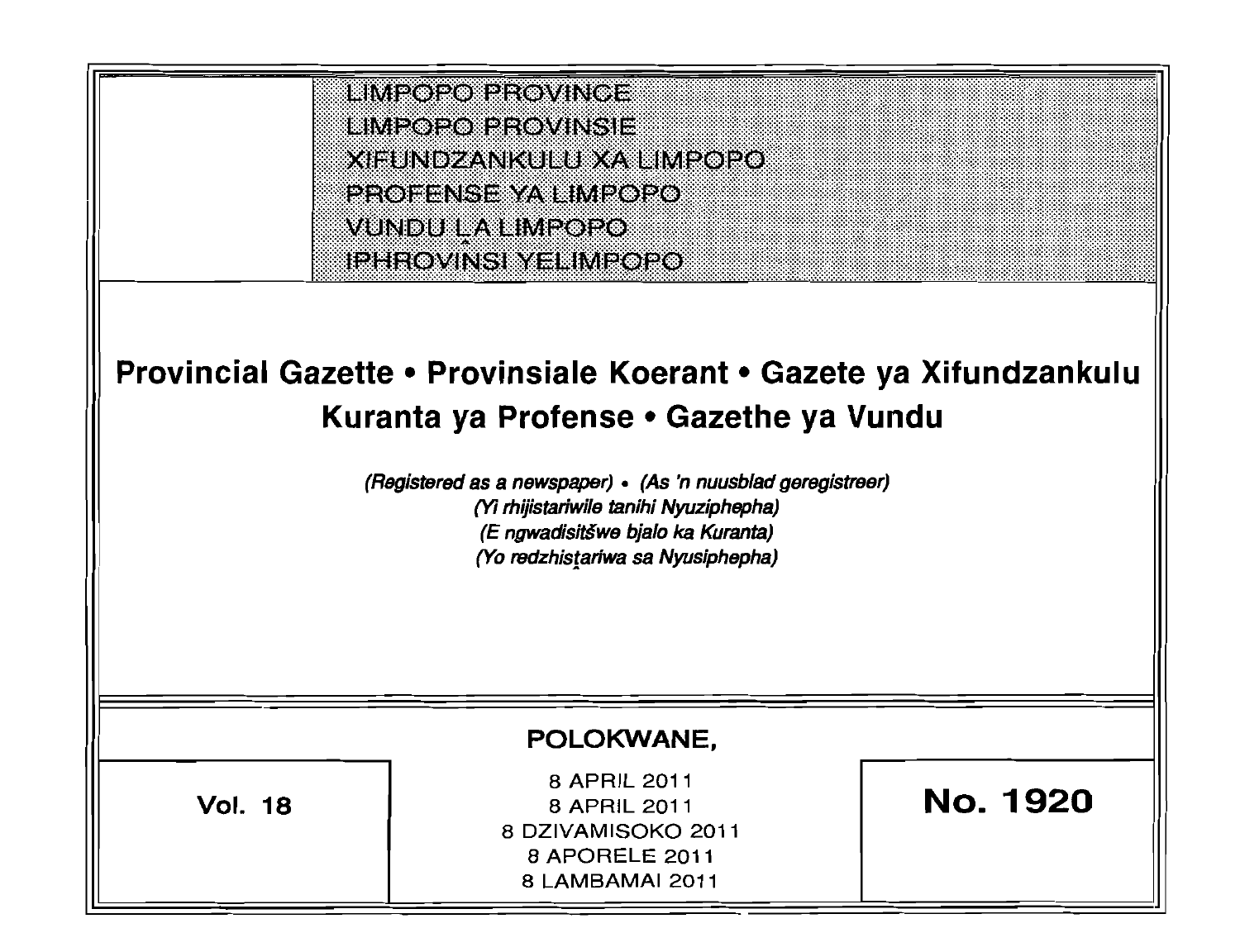# **IMPORTANT NOTICE**

**The Government Printing Works will not be held responsible for faxed documents not received due to errors on the fax machine or faxes received which are unclear or incomplete. Please be advised that an "OK" slip, received from a fax machine, will not be accepted as proof that documents were received by the GPW for printing. If documents are faxed to the GPW it will be the sender's responsibility to phone and confirm that the documents were received in good order.** 

**Furthermore the Government Printing Works will also not be held responsible for cancellations and amendments which have not been done on original documents received from clients.** 

# **CONTENTS • INHOUD**

| No. |                                                                                                                  | Page<br>No. | Gazette<br>No. |
|-----|------------------------------------------------------------------------------------------------------------------|-------------|----------------|
|     | <b>GENERAL NOTICES • ALGEMENE KENNISGEWINGS</b>                                                                  |             |                |
| 88  | Development Facilitation Act, 1995: Establishment of a land development area: Portion 5, farm Geluk 285 KR       | 11          | 1920           |
| 88  | Wet op Ontwikkelingsfasilitering, 1995: Vestiging van 'n grondontwikkelingsarea: Gedeelte 5, plaas Geluk 285 KR. | 12          | 1920           |
| 89  | Development Facilitation Act, 1995: Establishment of a land development area: Portion of the farm Greater Giyani | 13          | 1920           |
| 90  |                                                                                                                  | 15          | 1920           |
| 91  |                                                                                                                  | 17          | 1920           |
| 94  |                                                                                                                  | 8           | 1920           |
| 94  |                                                                                                                  | 8           | 1920           |
| 95  |                                                                                                                  | 8           | 1920           |
| 95  |                                                                                                                  | 9           | 1920           |
| 96  | Town-planning and Townships Ordinance (15/1986): Polokwane/Perskebult Amendment Scheme 228                       | 9           | 1920           |
| 96  | Ordonnansie op Dorpsbeplanning en Dorpe (15/1986): Polokwane/Perskebult-wysigingskema 228                        | 9           | 1920           |
| 97  |                                                                                                                  | 9           | 1920           |
| 97  |                                                                                                                  | 10          | 1920           |
|     |                                                                                                                  |             |                |

# **LOCAL AUTHORITY NOTICES· PLAASLIKE BESTUURSKENNISGEWINGS**

| 136 Town-planning and Townships Ordinance (15/1986): Polokwane Municipality: Polokwane/Perskebult Amendment | 19 | 1920 |
|-------------------------------------------------------------------------------------------------------------|----|------|
| 136 Ordonnansie op Dorpsbeplanning en Dorpe (15/1986): Polokwane Munisipaliteit: Polokwane/Perskebult-wysi- | 19 | 1920 |
| 137 Town-planning and Townships Ordinance (15/1986): Polokwane/Perskebult Amendment Scheme 93               | 20 | 1920 |
|                                                                                                             | 20 | 1920 |
|                                                                                                             | 22 | 1920 |
|                                                                                                             | 22 | 1920 |
|                                                                                                             | 22 | 1920 |
|                                                                                                             | 22 | 1920 |
|                                                                                                             | 23 | 1920 |
|                                                                                                             |    |      |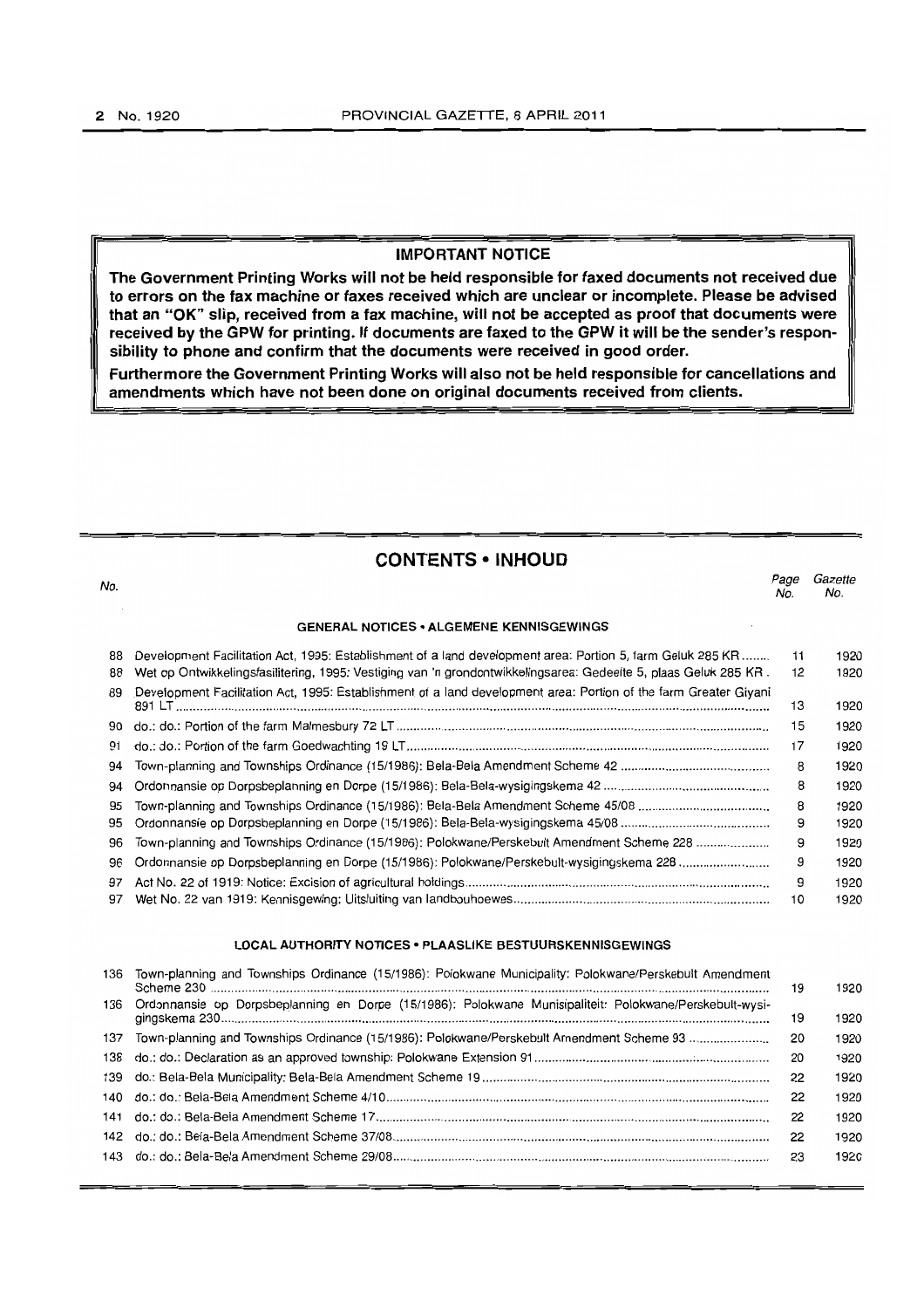| <b>IMPORTANT NOTICE</b>                                                                                                                                               |  |                                     |  |  |  |
|-----------------------------------------------------------------------------------------------------------------------------------------------------------------------|--|-------------------------------------|--|--|--|
| The                                                                                                                                                                   |  |                                     |  |  |  |
| <b>Limpopo Provincial Gazette Function</b>                                                                                                                            |  |                                     |  |  |  |
| will be transferred to the                                                                                                                                            |  |                                     |  |  |  |
| <b>Government Printer</b> in Pretoria                                                                                                                                 |  |                                     |  |  |  |
| as from 1 November 2004                                                                                                                                               |  |                                     |  |  |  |
| <b>NEW PARTICULARS ARE AS FOLLOWS:</b>                                                                                                                                |  |                                     |  |  |  |
| <b>Physical address:</b>                                                                                                                                              |  | <b>Postal address:</b>              |  |  |  |
| <b>Government Printing Works</b><br>149 Bosman Street<br>Pretoria                                                                                                     |  | Private Bag X85<br>Pretoria<br>0001 |  |  |  |
| New contact persons: Louise Fourie Tel.: (012) 334-4686<br>Mrs H. Wolmarans Tel.: (012) 334-4591                                                                      |  |                                     |  |  |  |
| Fax number:<br>(012) 323–8805                                                                                                                                         |  |                                     |  |  |  |
| E-mail address:<br>hester.wolmarans@gpw.gov.za<br>louise.fourie@gpw.gov.za                                                                                            |  |                                     |  |  |  |
| <b>Contact person for subscribers:</b>                                                                                                                                |  |                                     |  |  |  |
| Mrs J. Wehmeyer Tel.: (012) 334-4753<br>Fax.: (012) 323-9574                                                                                                          |  |                                     |  |  |  |
| This phase-in period is to commence from 15 October 2004 (suggest date of advert)<br>and notice comes into operation as from 1 November 2004.                         |  |                                     |  |  |  |
| Subscribers and all other stakeholders are advised to send their advertisements<br>directly to the Government Printing Works, two weeks before the 1st November 2004. |  |                                     |  |  |  |
| In future, adverts have to be paid in advance<br>before being published in the Gazette.                                                                               |  |                                     |  |  |  |
| <b>Advertising Manager</b>                                                                                                                                            |  |                                     |  |  |  |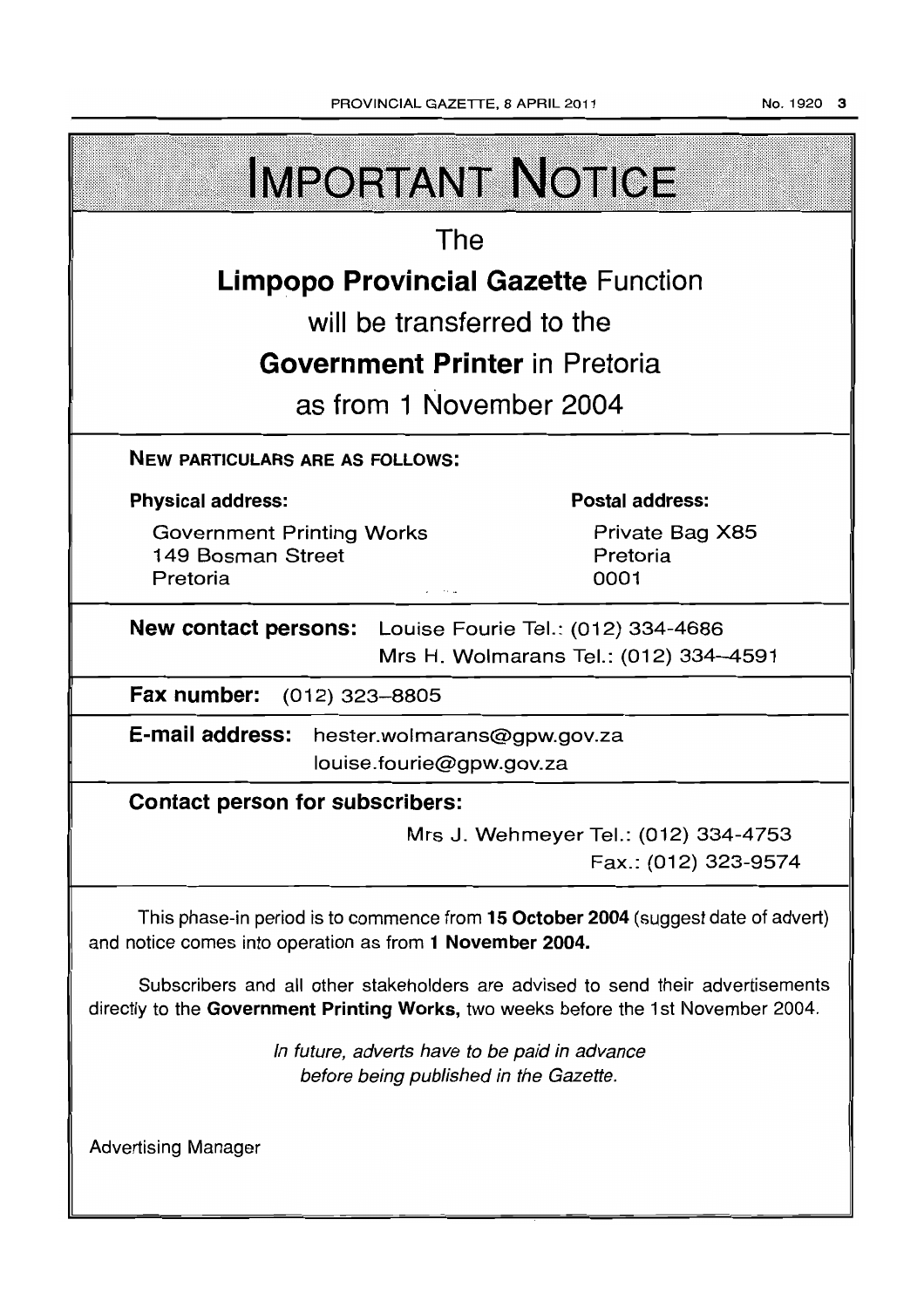IT IS THE CLIENTS RESPONSIBILITY TO ENSURE THAT THE CORRECT AMOUNT IS PAID AT THE CASHIER OR DEPOSITED INTO THE GOVERNMENT PRINTING WORKS BANK ACCOUNT AND ALSO THAT THE REQUISITION/COVERING LETTER TOGETHER WITH THE ADVERTISEMENTS AND THE PROOF OF DEPOSIT REACHES THE GOVERNMENT PRINTING WORKS IN TIME FOR INSERTION IN THE PROVINCIAL GAZETTE.

**No ADVERTISEMENTS WILL BE PLACED WITHOUT PRIOR PROOF OF PRE-PAYMENT.** 

|         | $\frac{1}{4}$ page R 215.43<br>Letter Type: Arial<br>Size: 10<br>Line Spacing: At:<br>Exactly<br>11pt |
|---------|-------------------------------------------------------------------------------------------------------|
|         |                                                                                                       |
|         |                                                                                                       |
|         | $\frac{1}{4}$ page R 430.87<br>Letter Type: Arial<br>Size: 10<br>Line Spacing: At:<br>Exactly<br>11pt |
|         |                                                                                                       |
|         |                                                                                                       |
|         | $\frac{1}{4}$ page R 646.31<br>Letter Type: Arial<br>Size: 10<br>Line Spacing: At:<br>Exactly<br>11pt |
|         |                                                                                                       |
|         |                                                                                                       |
| $\cdot$ | $\frac{1}{4}$ page R 861.74<br>Letter Type: Arial<br>Size: 10<br>Line Spacing: At:<br>Exactly<br>11pt |

SUBSCRIPTION: R 187 80 PER VEAR / R 861 74 PER PAGE = 25CM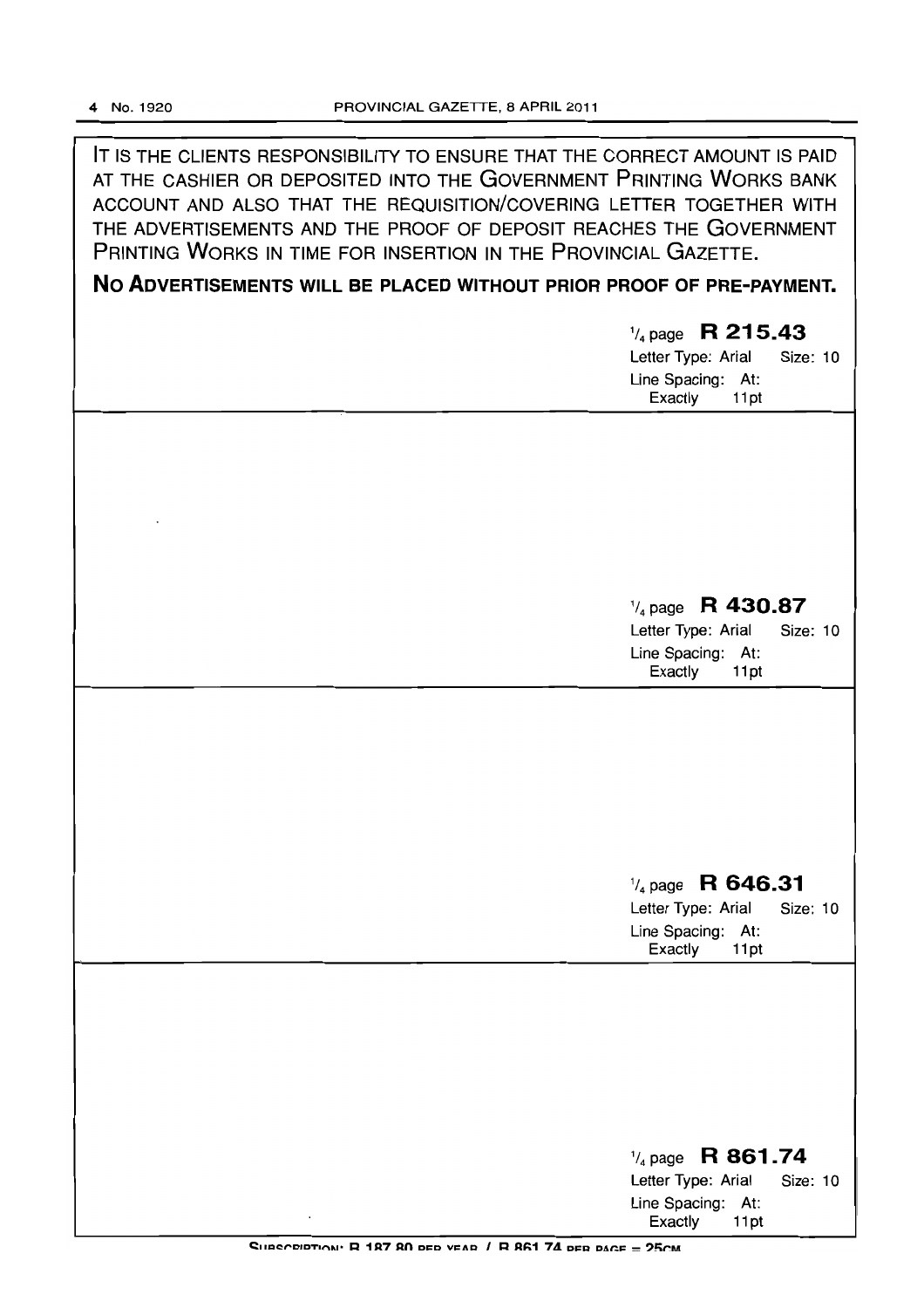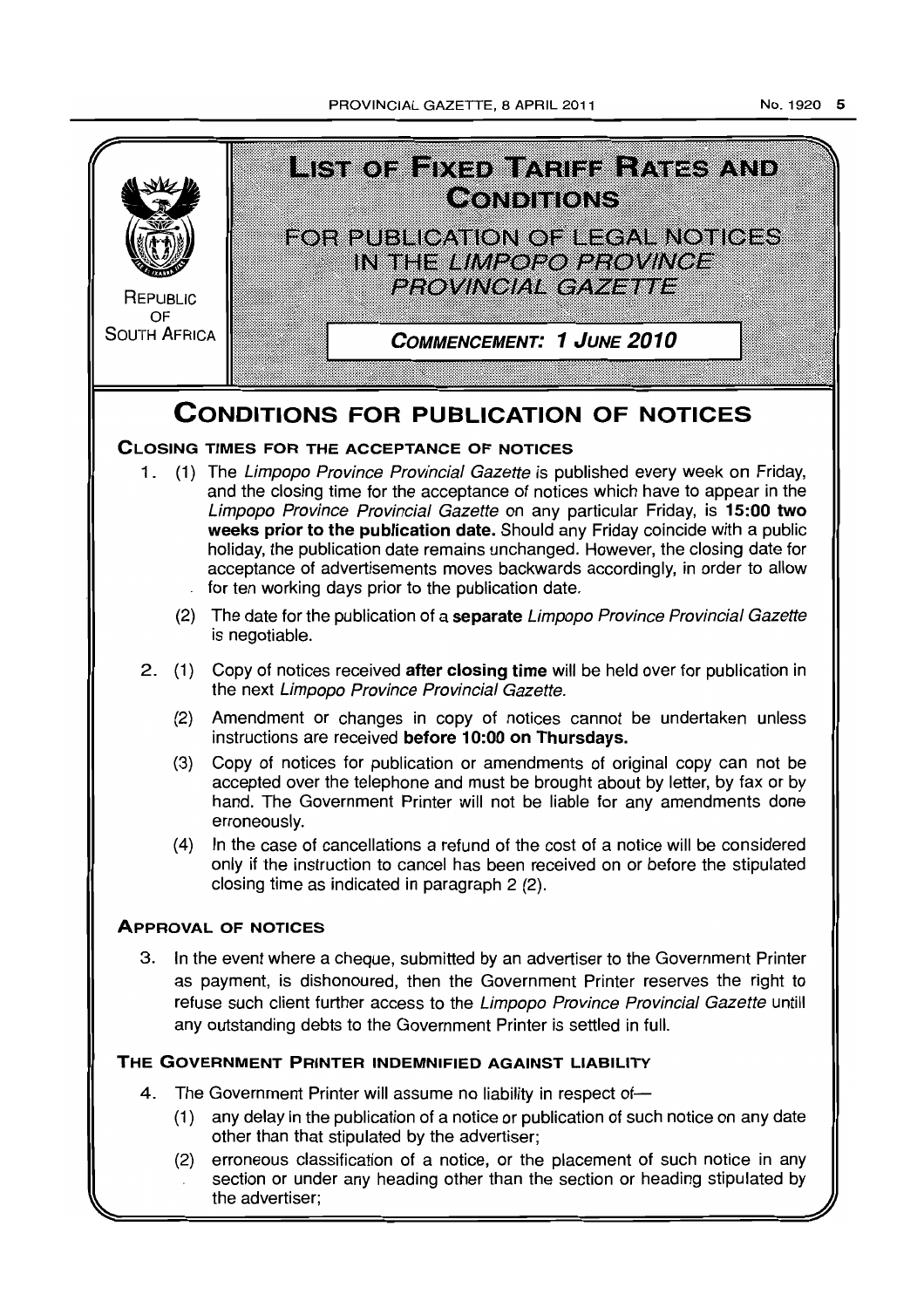(3) any editing, revision, omission, typographical errors or errors resulting from faint or indistinct copy.

# LIABILITY OF ADVERTISER

5. Advertisers will be held liable for any compensation and costs arising from any action which may be instituted against the Government Printer in consequence of the publication of any notice.

# **COPY**

- 6. Copy of notices must be typed on one side of the paper only and may not constitute part of any covering letter or document.
- 7. At the top of any copy, and set well apart from the notice, the following must be stated:

Where applicable

- (1) The heading under which the notice is to appear.
- (2) The cost of publication applicable to the notice, in accordance with the "Word Count Table".

# PAYMENT OF COST

- 9. With effect from 1 NOVEMBER 2004 no notice will be accepted for publication unless the cost of the insertion(s) is prepaid in CASH or by CHEQUE or POSTAL ORDERS. It can be arranged that money can be paid into the banking account of the Government Printer, in which case the deposit slip accompanies the advertisement before publication thereof.
- 10. (1) The cost of a notice must be calculated by the advertiser in accordance with the word count table.
	- (2) Where there is any doubt about the cost of publication of a notice, and in the case of copy, an enquiry, accompanied by the relevant copy, should be addressed to the Advertising Section, Government Printing Works, Private Bag X85, Pretoria, 0001 [Fax: (012) 323-8805], before publication.
- 11. Overpayment resulting from miscalculation on the part of the advertiser of the cost of publication of a notice will not be refunded, unless the advertiser furnishes adequate reasons why such miscalculation occurred. In the event of underpayments, the difference will be recovered from the advertiser, and the notice(s) will not be published until such time as the full cost of such publication has been duly paid in cash or by cheque or postal orders, or into the banking account.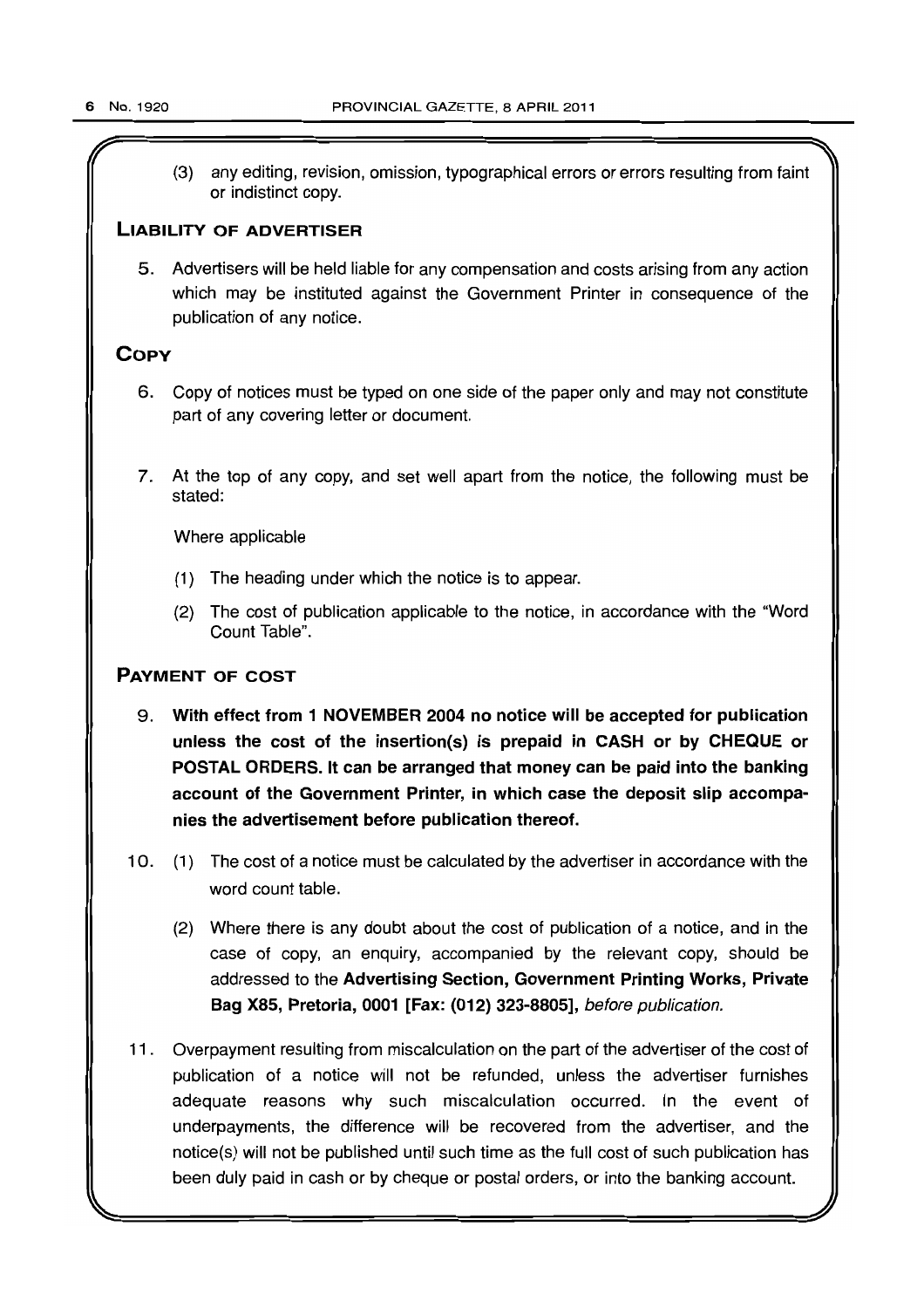- 12. In the event of a notice being cancelled, a refund will be made only if no cost regarding the placing of the notice has been incurred by the Government Printing Works.
- 13. The Government Printer reserves the right to levy an additional charge in cases where notices, the cost of which has been calculated in accordance with the Word Count Table, are subsequently found to be excessively lengthy or to contain overmuch or complicated tabulation.

# PROOF OF PUBLICATION

14. Copies of the Limpopo Province Provincial Gazette which may be required as proof of publication, may be ordered from the Government Printer at the ruling price. The Government Printer will assume no liability for any failure to post such Limpopo Province Provincial Gazette(s) or for any delay in despatching it/them.

# **GOVERNMENT PRINTERS BANK ACCOUNT PARTICULARS**

Bank:

ABSA

BOSMAN STREET

Account No.: 4057114016

Branch code: 632005

Reference No.: 00000049

Fax No.: (012) 323 8805

# Enquiries:

| Mrs. L. Fourie    | Tel.: (012) 334-4686 |
|-------------------|----------------------|
| Mrs. H. Wolmarans | Tel.: (012) 334-4591 |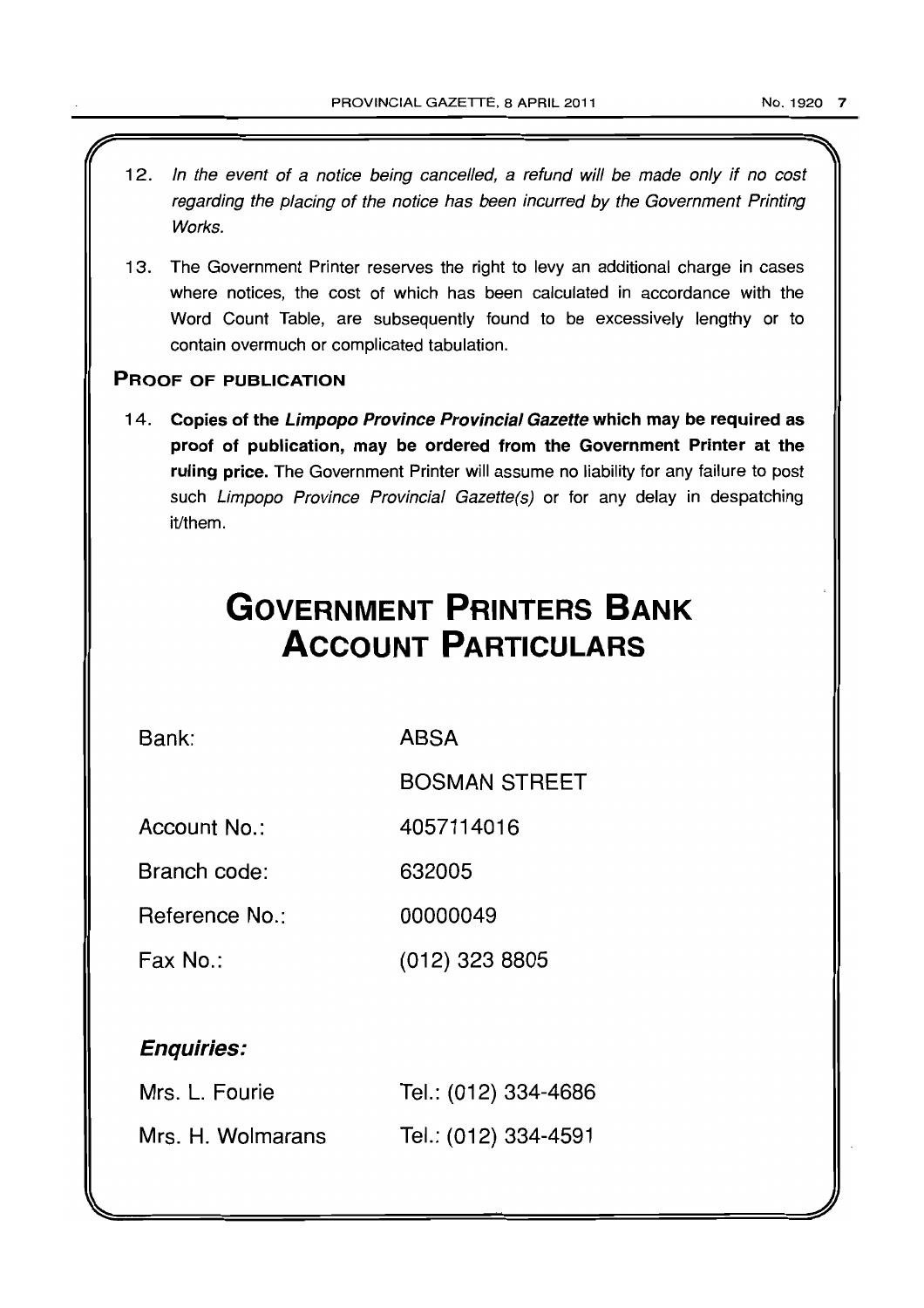# **GENERAL NOTICES • ALGEMENE KENNISGEWINGS**

# **GENERAL NOTICE 94 OF 2011**

### **BELA BELA AMENDMENT SCHEME** 42

NOTICE OF APPLICATION FOR AMENDMENT OF THE TOWN-PLANNING SCHEME IN TERMS OF SECTION 56 (1) (b) (i) OF THE TOWN-PLANNING AND TOWNSHIPS ORDINANCE, 1986 (ORDINANCE No. 15 OF 1986)

We, Geo Projects, authorised agents of the owner of Portions 20, 34 and 143 of the farm Roodepoort 467 KR, Bela-Bela, hereby give notice in terms of section 56 (1) (b) (i) of the Town-planning and Townships Ordinance, 1986 (Ordinance No. 15 of 1986), that we have applied to the Bela-Bela Municipality for the amendment of the Town-planning Scheme, known as the Bela-Bela Land Use Scheme, 2008, by the amendment of the zoning of the property by the replacing of Annexure 54 with Annexure 130 to the existing Agriculture zoning, to make provision for uses as indicated in the Annexure 130.

Particulars of the application will lie for inspection during normal office hours at the office of the Municipal Manager, Municipal Offices, Bela-Bela, for a period of 28 days from 8 April 2011.

Objections to or representations in respect of the application must be lodged with or made in writing to the Municipal Manager at the above address or Private Bag X1609, Bela-Bela, 0480, within a period of 28 days from 25 February 2011.

Address: P.O. Box 919, Bela-Bela, 0480. Tel: 082 881 7252.

# **ALGEMENE KENNISGEWING 94 VAN 2011**

• **• •** 

### **BELA BELA-WVSIGINGSKEMA** 42

KENNISGEWING VAN DIEAANSOEK OM WVSIGING VAN DIE DORPSBEPLANNINGSKEMA INGEVOLGEARTIKEL56 (1) (b) (i) VAN DIE ORDONNANSIE OP DORPSBEPLANNING EN DORPE, 1986 (ORDONNANSIE No. 15 VAN 1986)

Ons, Geo Projects, synde die gemagtigde agent van die eienaars van Gedeeltes 20,34 en 143 van die plaas Roodepoort 467 KR 463 KR, Bela-Bela, gee hiermee ingevolge artikel 56 (1) (b) (i) van die Ordonnansie op Dorpsbeplanning en Dorpe (Ordonnansie 15 van 1986), kennis dat ons by die Bela-Bela Munisipaliteit aansoek gedoen het om die wysiging van die dorpsbeplanningskema, bekend as die Bela-Bela Grondgebruikskema, 2008, deur die sonering van die eiendom hierbo beskryf, te wysig deur die vervanging van bylaag 54 met bylaag 130 tot die bestaande Landbou sonering, om voorsiening te maak vir gebruike soos uiteengesit in bylae 130.

Besonderhede van die aansoek lê ter insae gedurende gewone kantoorure by die kantoor van die Munisipale Bestuurder: Munisipale Kantore, Bela-Bela, vir 'n tydperk van 28 dae vanaf 8 April 2011.

Besware teen of vertoë ten opsigte van die aansoek moet binne 'n tydperk van 28 dae vanaf 8 April 20111, skriftelik by of tot die Munisipale Bestuurder by bovermelde adres of by Privaatsak X1609, Bela-Bela, 0480, ingedien of gerig word.

Adres: Posbus 919, Bela-Bela, 0480. Tel: 082 881 7252.

08-15

# **GENERAL NOTICE 95 OF 2011**

### **BELA BELA AMENDMENT SCHEME** 45/08

NOTICE OF APPLICATION FOR AMENDMENT OF THE TOWN-PLANNING SCHEME IN TERMS OF SECTION 56 (1) (b) (i) OF THE TOWN-PLANNING AND TOWNSHIPS ORDINANCE, 1986 (ORDINANCE No. 15 OF 1986)

We, Geo Projects, authorised agents of the owner of Portion 7 of the farm Ruimte 74 JR, Bela-Bela, hereby give notice in terms of section 56 (1) (b) (i) of the Town-planning and Townships Ordinance, 1986 (Ordinance No 15 of 1986), that we have applied to the Bela-Bela Municipality for the amendment of the Town-planning Scheme, known as the Bela-Bela Land Use Scheme, 2008, by the rezoning of a portion of above-mentioned property from Agriculture to Special with an annexure to make provision for a Health Care Facility/Clinic and ancillary uses.

Particulars of the application will lie for inspection during normal office hours at the office of the Municipal Manager, Municipal Offices, Bela-Bela, for a period of 28 days from 8 April 2011.

Objections to or representations in respect of the application must be lodged with or made in writing to the Municipal Manager at the above address or Private Bag X1609, Bela-Bela, 0480, within a period of 28 days from 25 February 2011.

Address: P.O. Box 919, Bela-Bela, 0480. Tel: 082 881 7252.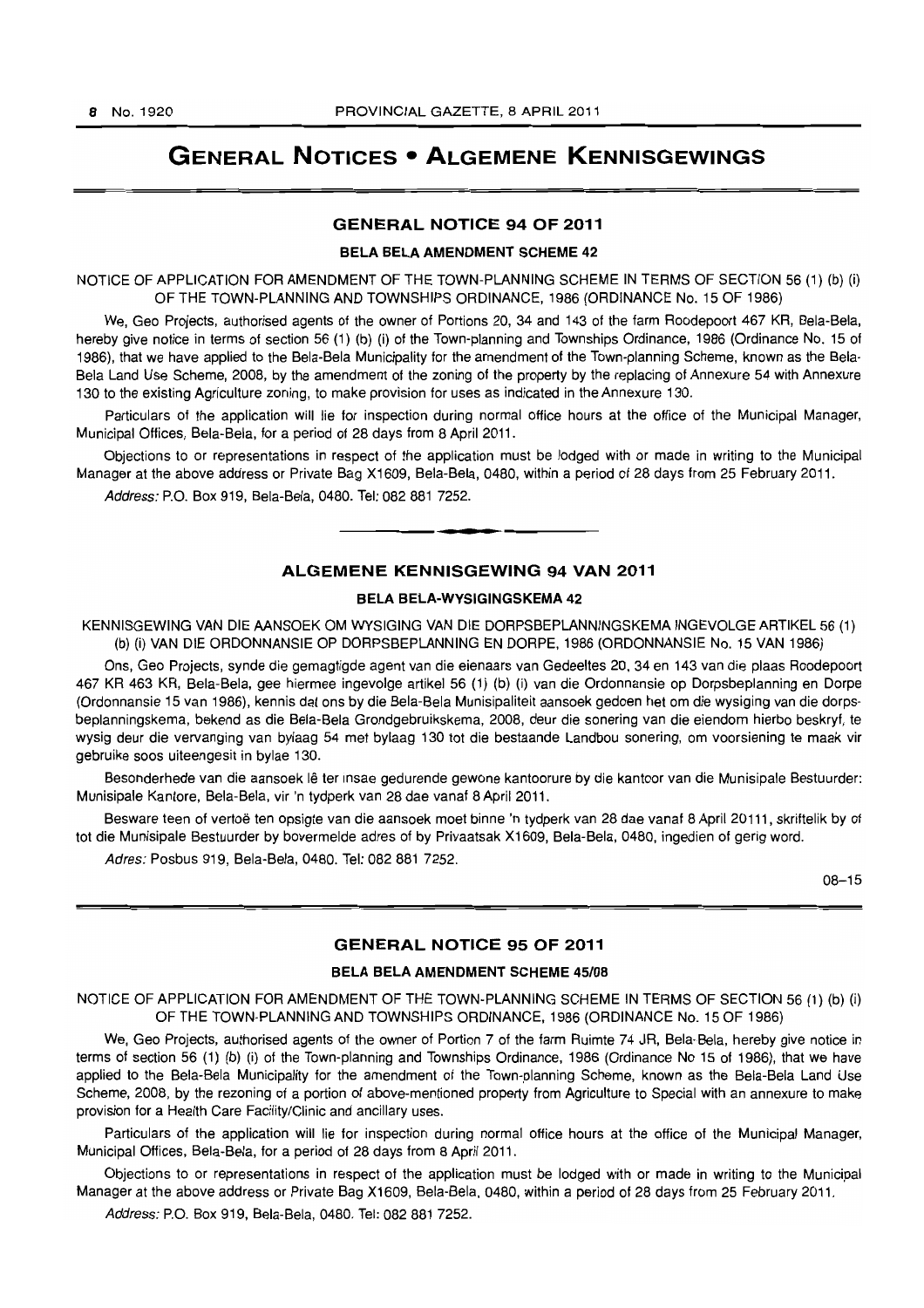# **ALGEMENE KENNISGEWING 95 VAN 2011**

# **BELA BELA-WYSIGINGSKEMA 45/08**

KENNISGEWING **VAN** DIE AANSOEK OM WYSIGING VAN DIE DORPSBEPLANNINGSKEMA INGEVOLGE ARTIKEL 56 (1) (b) {I} VAN DIE ORDONNANSIE OP DORPSBEPLANNING EN DORPE, 1986 (ORDONNANSIE No. 15 VAN 1986) .

Ons, Geo Projects, synde die gemagtigde agent van die eienaars van Gedeeltes 7 van die plaas Gedeelte 7 van die plaas Ruimte 74 JR, Bela-Bela, gee hiermee ingevolge artikel 56 (1) (b) (i) van die Ordonnansie op Dorpsbeplanning en Dorpe (Ordonnansie 15 van 1986), kennis dat ek by die Bela-Bela Munisipaliteit aansoek gedoen het om die wysiging van die dorpsbeplanningskema, bekend as die Bela-Bela Grondgebruikskema, 2008, deur die sonering van 'n gedeelte van die eiendom hierbo beskryf, van Landou na Spesiaal met bylaes om voorsiening te maak vir 'n Gesondheidsorg Fasilitiet/Kliniek en aanverwante gebruike.

Besonderhede van die aansoek lê ter insae gedurende gewone kantoorure by die kantoor van die Munisipale Bestuurder: Munisipale Kantore, Bela-Bela, vir 'n tydperk van 28 dae vanaf 8 April 2011.

Besware teen of vertoë ten opsigte van die aansoek moet binne 'n tydperk van 28 dae vanaf 8 April 2011, skriftelik by of tot die Munisipale Bestuurder by bovermelde adres of by Privaatsak X1609, Bela-Bela, 0480, ingedien of gerig word.

Adres: Posbus 919, Bela-Bela, 0480. Tel: 082 881 7252.

08-15

# **GENERAL NOTICE 96 OF 2011**

### **POLOKWANEIPERSKEBULT AMENDMENT SCHEME 228**

I, Petrus Jacobus Buys, being the authorized agent of the owner of Portion 1 of Erf 120, Pietersburg, hereby give notice in terms of section 56 (i) (b) (i) of the Town-planning and Townships Ordinance, 1986 (Ordinance 15 of 1986), that I have applied to the Polokwane Municipality for the amendment of the Polokwane/Perskebult Town-planning Scheme, 2007, by the rezoning of Portion 1 of Erf 120, Pietersburg, located on the corner of Marshall and Landdros Mare Streets, from "Business 3" to "Business 2".

Particulars of the application will lie for inspection during normal office hours at the office of the Manager: Spatial Planning and Land Use Management, Directorate Planning and Development, Polokwane Municipality, First Floor, West Wing, Civic Centre, Landdros Mare Street, Polokwane, for a period of 28 days from 8 April 2011.

Objections to or representations in respect of the application must be lodged with or made in writing to the Manager: Spatial Planning and Land Use Management, at the above address or at P.O. Box 111, Polokwane, 0700. within a period of 28 days from 8 April 2011.

Address of agent: Pieterse, Du Toit & Ass CC, P.O. Box 11306, Bendor Park, 0699. Tel: (015) 297-4970/1 .

# . **- . ALGEMENE KENNISGEWING 96 VAN 2011**

# **POLOKWANE-IPERSKEBULT-WYSIGINGSKEMA 228**

Ek, Petrus Jacobus Buys, synde die gemagtigde agent van die eienaar van Gedeelte 1 van Erf 120, Pietersburg. gee hiermee ingevolge artikel 56 (1) (b) (i) van die Ordonnansie op Dorpsbeplanning en Dorpe, 1986 (Ordonnansie 15 van 1986), kennis dat ek by die Polokwane Munisipaliteit aansoek gedoen het am die wysiging van die Polokwane-/Perskebult-dorpsbeplanningskema. 2007, deur die hersonering van Gedeelte 1 van Erf 120, Pietersburg, gelee op die hoek van Marshall- en Landdros Marestraat, van "Besigheid 3" na "Besigheid 2",

Besonderhede van die aansoek lê ter insae gedurende gewone kantoorure by die kantoor van die Bestuurder: Ruimtelike Beplanning en Grondgebruiksbeheer, Direktoraat Beplanning en Ontwikkeling, Polokwane Munisipaliteit, Eerste Vloer, Wesvleuel, Burgersentrum, Landdros Marestraat, Polokwane, vir 'n tydperk van 28 dae vanaf 8 April 2011.

Besware teen of vertoë ten opsigte van die aansoek moet binne 'n tydperk van 28 dae vanaf 8 April 2011, skriftelik by of tot die Bestuurder: Ruimtelike Beplanning en Grondgebruiksbeheer, Polokwane Munisipaliteit. by bovermelde adres of by Posbus 111. Polokwane, 0700, ingedien of gerig word.

Adres van agent: Pieterse, Du Toit & Ass BK, Posbus 11306. Bendor Park, 0699. Tel: (015) 297-4970/1.

08-15

### **GENERAL NOTICE 97 OF 2011**

### **NOTICE: EXCISION OF AGRICULTURAL HOLDINGS (ACT 22 OF 1919)**

Notice is hereby given that Davel Consulting Planners CC and/or Willem Gabriel Davel, being the authorized agent of the land owner of the mentioned property, situated approximately 2,5 km south west of Polokwane Inner City. intends to apply to the Controlling Authority (MEC: Local Government & Housing and/or Townships Board) in terms of conditions contained in the Title Deeds of Holdings 78. 79, 81. 82 and 122 of the Ivydale Agricultural Holdings Extension 1, Registration Division LS. Limpopo. and as further contained ito provisions of Act 22 of 1919. to obtain approval to excise the properties from the Agricultural Holdings for purposes of township establishment.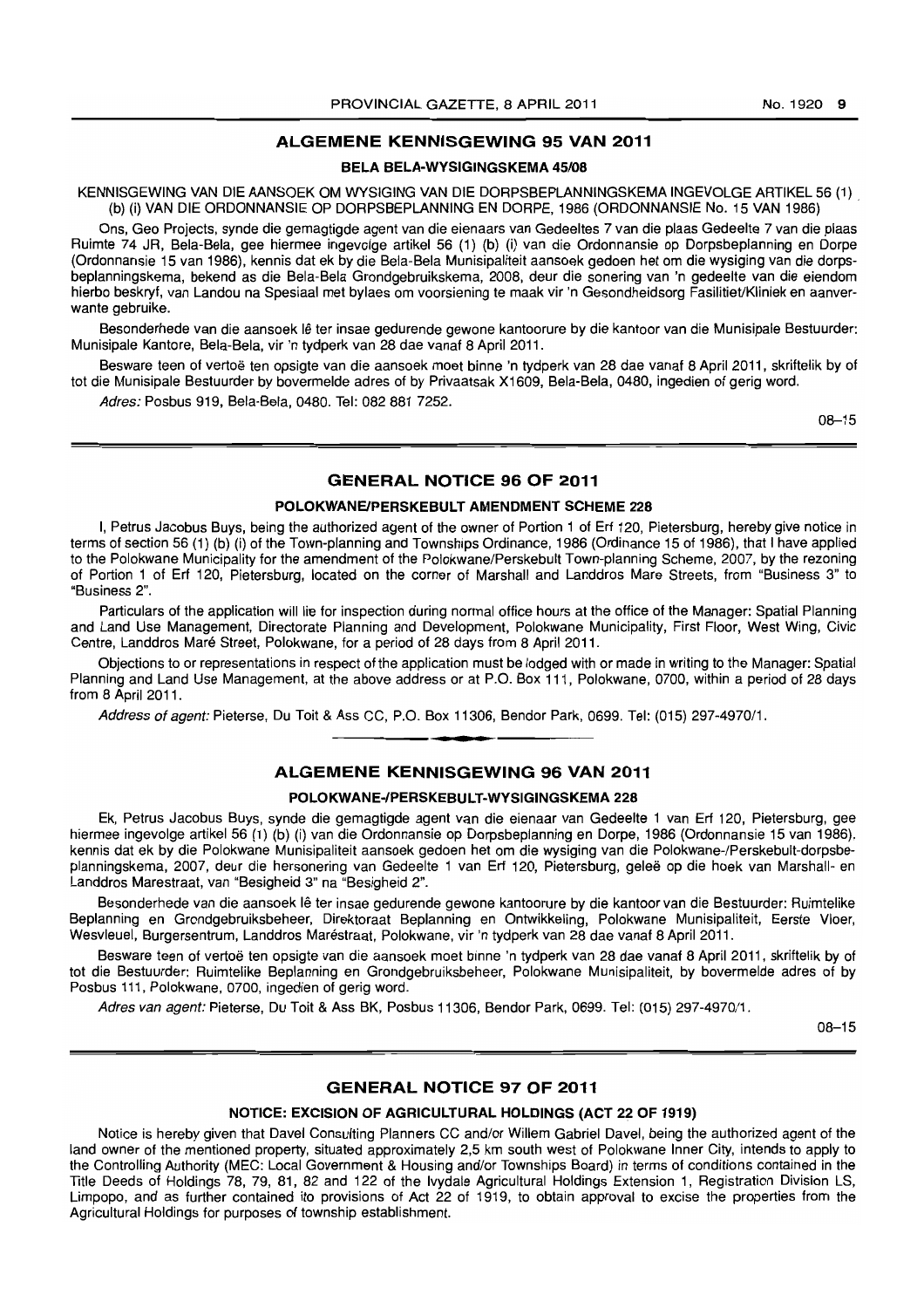Particulars of this application lie open for inspection during normal office hours at the offices of mentioned agent for a period of 42 days from 8 April 2011.

Any objection or representation together with reasons for such objection in relation to this application should be submitted to the undersigned or with the Head of Department: Local Government & Housing, Private Bag X9485, Polokwane, 0700, or at the Hensa Towers Building, c/o Landros Mare and Rabe Streets, Polokwane, within a period of 42 days from 8 April 2011, but not later than 20 May 2011.

Address and contact detail of applicant/agent: Davel Consulting Planners, PO Box 11110, Bendor, 0699, Tel: (015) 297-1261 or 13 Watermelon Street, Platinum Park, Bendor. . **-.** 

# **ALGEMENE KENNISGEWING 97 VAN 2011**

### **KENNISGEWING: UITSLUITING VAN LANDBOUHOEWES (WET 22 VAN 1919)**

Kennis geskied hiermee dat Davel Consulting Planners BK en/of Willem Gabriel Davel, synde die gemagtigde agent van die eienaar van genoemde eiendom te wees, geleë ongeveer 2,5 km suidwes van Polokwane Middestad, van voorneme is om aansoek te doen by die Beherende Gesag (LUR: Plaaslike Regering & Behuising en/of Dorperaad) in terme van voorwaardes vervat in die Titelaktes van Hoewes 78, 79, 81, 82 en 122 van die Ivydale Landbouhoewes Uitbreiding 1, Registrasieafdeling LS, Limpopo, en soos verder omvat itv bepalings van Wet 22 van 1919, om toestemming te kry om die eiendomme vir doeleindes van dorpstigting uit te sluit van die Landbouhoewes.

Besonderhede van die aansoek lê ter insae gedurende normale kantoorure van genoemde agent vir 'n periode van 42 dae vanaf 8 April 2011.

Enige besware of voorleggings tesame vir redes vir so 'n beswaar m.b.t. hierdie aansoek moet by die ondergetekende ingedien word of by die Hoof van die Departement: Plaaslike Regering & Behuising, Privaat Sak X9485, Polokwane, 0700, of by die Hensa Towersgebou, *h/v* Landros Mare- en Rabestraat, Polokwane, binne 'n periode van 42 dae vanaf 8 April 2011 , maar nie later as 20 Mei 2011 nie.

Adres en kontakbesonderhede van applikant/agent: Davel Consulting Planners, Posbus 11110, Bendor, 0699. Tel: (015) 297-1261 of Watermelonstraat 13, Platinum Park, Bendor.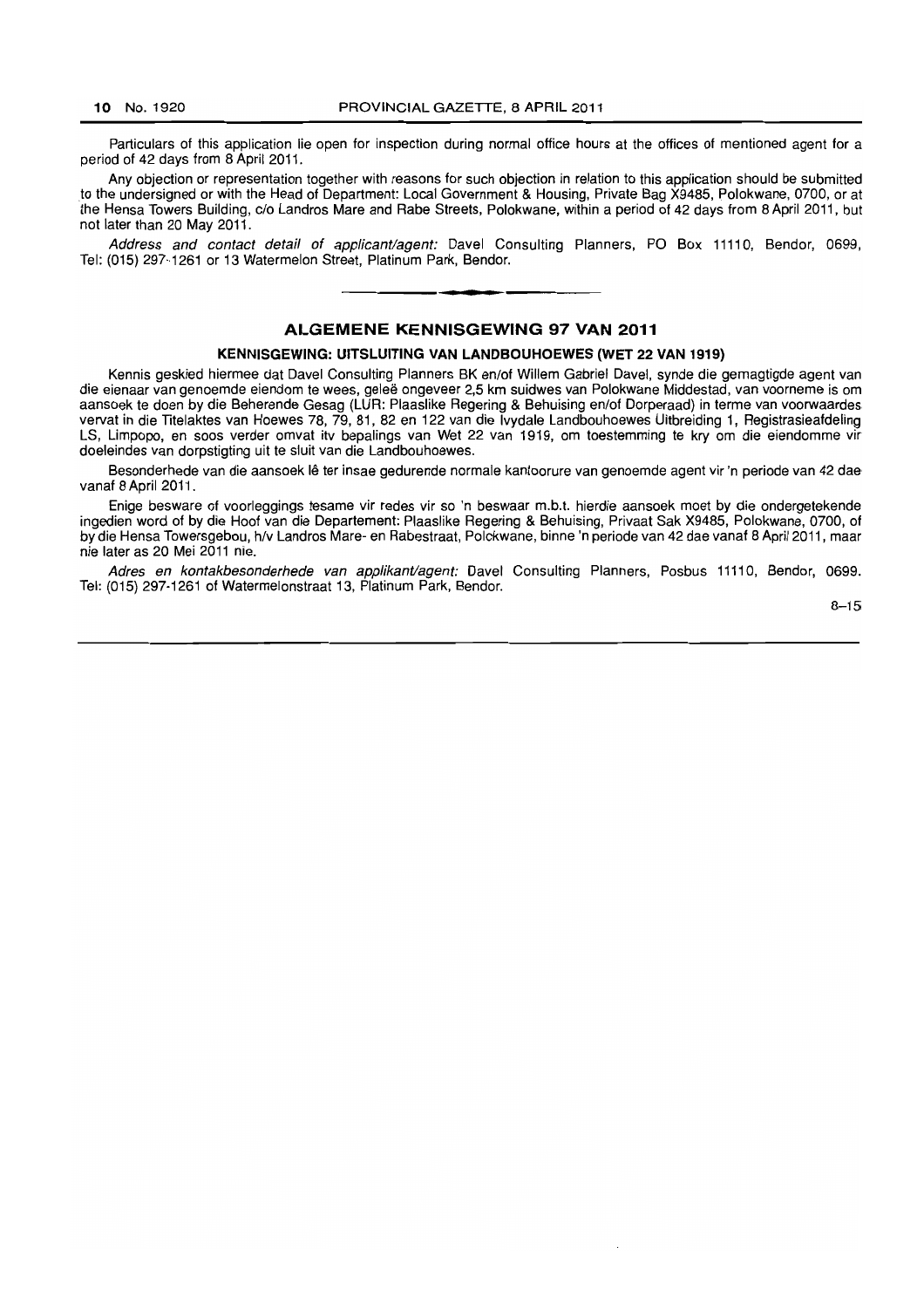# **GENERAL NOTICE 88 OF 2011**

### **NOTICE: ESTABLISHMENT OF NEW LAND DEVELOPMENT AREA - SHIKWARU COUNTRY ESTATE [Regulation 21 (10) of the Development Facilitation Regulations in terms of the Development Facilitation Act. 1995]**

I. Nicolaas Gerhardus Scheepers of Vanguard Planning Incorporated. has lodged an application in terms of the Development Facilitation Act for the establishment of a land development area on Portion 5 (a portion of Portion 2) of the Farm Geluk No. 285-KR (to be consolidated with the Remainder of Portion 1 and Portion 2 (a Portion of Portion 1} of the Farm Geluk No. 285-KR, and Portion 2 (a Portion of Portion 1) of the Farm Zandspruit No. 287-KRJ, located at the Shikwaru Game Lodge approximately 7km on the D192 road from the Sterkrivier turn-off from the R101 road linking Mokopane and Mookgophong.

The development will consist of the following: 35 single residential portions and the remaining portion zoned as 'Special' for the purposes of access, game farming, offices, conference facilities, overnight accommodation and a landing strip. The consolidated property will comprise 970,86 hectares.

The relevant plan(s),. document(s) and information are available for inspection at the Designated Officer, Mr. Thomas Netshitombone, Limpopo Department of Local Government and Housing, 28 Market Street, Polokwane and at the office of the Land Developmgnt Applicant, Vanguard Planning Incorporated, 185 Fourie Street, Mokopane and/or Developmental Services of the Mogalakwena Local Municipality, 54 Refief Street, Mokopane for a period of 21 days from 01 April 2010.

The application will be considered at a tribunal hearing to be held at the Shikwaru Game Lodge as mentioned above on 15 June 2011 at 10h00 and the prehearing conference will be held at Shikwaru Game Lodge as mentioned above on 17 May 2010 at 10hOO.

Any person having an interest in the application should please note:

- 1. You may within a period of 21 days from the date of the first publication of this notice, provide the Designated Officer with your written objections or representations; or
- 2. If your comments constitute an objection to any aspect of the land development application, you must appear in person or through a representative before the Tribunal on, the date mentioned above.

Any written objection or representation must state the name and address of the person or body making the representation of objection, the interest that such person or body has in the matter and the reasons for the representation or objection and must be delivered to the Designated Officer and the Land Development Applicant at his/her address as set out below within the said period of 21 days and you may contact the Designated Officer Mr. Thomas Netshitombone, Limpopo Department of Local Government and Housing, 28 Market Street, Polokwane on telephone no. (015) 2956851 and fax no. (015) 297 8170, e-mail. NetshitomboniHT@limdlgh.gov.za [Ref. No. LH 12/1/4/3/1/2/5/13(DO)] LAND DEVELOPMENT APPLICANT:

Nicolaas Gerhardus Comelis Scheepers PO Box 383 185 Fourie Street Mokopane

Tel: (015) 491 4648 Fax: 086 606 3026 Cel: 082 453 8990 E-mail: thevanouard@icon.co.za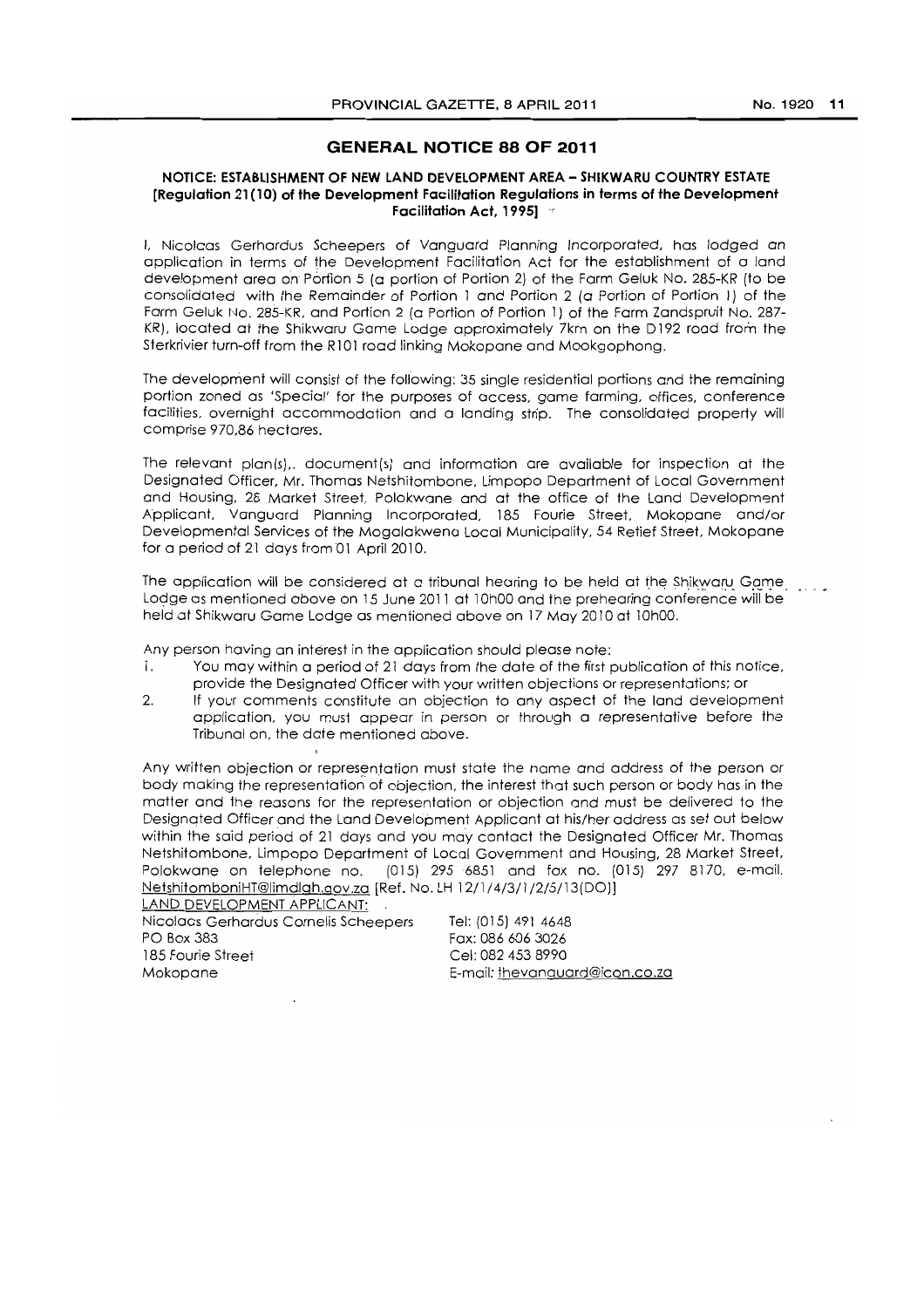# **ALGEMENE KENNISGEWING 88 VAN 2011**

### **KENNISGEWING: STiGTING VAN NUWE ONTWIKKELINGSAREA - SHIKWARU COUNTRY ESTATE [Regulasie 21 (10) van Die Ontwikkelings Fasiliterings Regulasies in terme van die Ontwikkelings Fasiliterings Wet, 1995]** ,

Ek, Nocolaas Gerhardus Comelis Scheepers van Vanguard Planning Incorporated, het aansoek gedoen in terme van die Ontwikkelings Fasiliterings Wet,1995 vir die stigting van 'n grond ontwikkelingsareaop Gedeelfe 5 ('n gedeelte van Gedeelte 2) van Die Plaas Geluk No; 285-KR (gekonsolideei te word met die Restant van Gedeelte 1 en Gedeelte 2 ('n gedeelte van Gedeelfe 1) van die Plaas Geluk No. 285-KR en Gedeelte 2 ('n gedeelte van Gedeelte 1) van die Plaas Zandspruit 287-KR), geleë te die Shikwaru Game Lodge ongeveer 7km op die D192 pad vanaf die die Strekrivier afdraai vanaf die R101 pad wat Mokopane en Mookgophong verbind.

Die voorgesfelde ontwikkeling sal bestaan uit die volgende: 35 enkelwoon gedeeltes en die Resterende gedeelte gesoneer as 'Spesiaal' vir die doelendes van toegang, wildteeling, konferensie fosiliteite, oornagakkommodasie en 'n landingstrook.

Die toepaslike planne, documente en informasie Iê ter insae by die Toegewysde Amptemnaar, Mnr. Thomas Netshitomboni, Limpopo Departement van Plaaslike Regering en Behuising, 28 Marketstraat, Polokwane en die Grondontwikkelings Applikant, Vanguard Planning Incorporated, 185 Fouriestraat, Mokopane, en/of Ontwikkelingsdiensfe, Mogalakwena Munisipaliteit, 54 Retiefstraat, Mokopane vanaf 01 Apri12011.

Die aansoek sal oorweeg word by 'nLimpopo Tribunaalverhoor wat gehou sal word by Shikwaru Game Lodge soos hierbo genoem op 15 Junie 2011 om 10h00 en 'n voorverhoor sal gehou word op 17 Mei 2011 by Shikwaru Game Lodge om 10hOO.

Enige person of Iiggoam wat 'n belong by die aansoek het moet asseblief let op die volgende:

- 1. U mag binne 'n tydperk van 21 dae vanaf die publikasie von die eersfe kennisgewing u skriftelike beswaar of verteenwoordigings aon die Toegewysde Amptenaar rig;
- 2. Indie u kommentaar 'n beswaar is tot enige aspek van die ontwikkelingsaansoek, u of 'n verteenwoordiger in person voor die moet Tribunaal verskyn op die datum hierbo genoem.

Enige verteenwoordiging. en of beswaar moet die naam van die person stel. adres, die belong wat die person of liggoam by die aansoek het en die redes vir die beswaar of verfeenwoordiging en moet aan die Toegewysde Amptenaar afgelewer word by die adres hieronder genoem binne die gestelde 21 doe en kan die Toegewysde amptenaar, Mnr. Thomas. Netshitombone, konfak by die Limpopo Departement van Plaaslike Regering en Behuising, 28 Marketstraat, Polokwane Tel. NO.(015) 295 6851 en Faks No. (015) 297 8170, epos NetshitomboniHT@limdlgh.gov.za [Ref. No. LH 12/1/4/3/1/2/5/13(DO)]

GRONDONTWIKKELINGS APPLIKANT: Nicolaas Gerhardus Cornelis Scheepers Posbus 383 185 Fouriestraat Mokopane

Tel: (015) 491 4648 Faks: 086 606 3026 5el: 082 453 8990 Epos: thevanquard@icon.co.za

 $1 - R$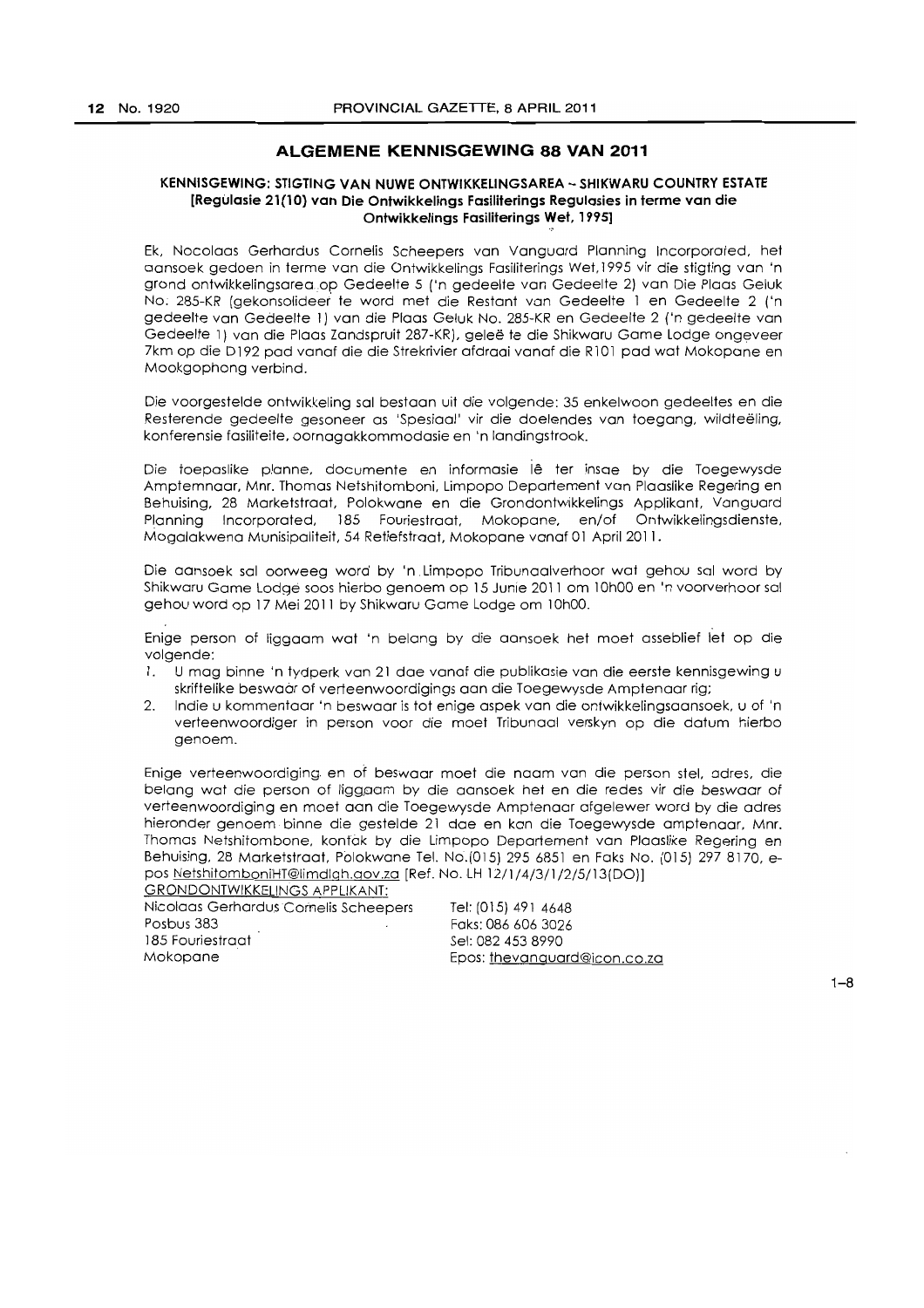# **GENERAL NOTICE 89 OF 2011**

# NOTICE OF LAND DEVELOPMENT AREA APPLICATION

(REGULATION 21(10) OF THE DEVELOPMENT FACILITATION REGULATIONS IN TERMS OF THE DEVELOPMENT FACILITATION ACT, 1995)

KHOSA DEVELOPMENT SPECIALISTS, POBOX 727, BEND0R 0713 ON BEHALF OF MAMPHURI INVERSTMENTS (THE LAND DEVELOPMENT APPLICANT) HAS LODGED AN APPLICATION FOR THE ESTABLISHMENT OF A LAND DEVELOPMENT AREA IN TERMS OF THE DEVELOPMENT FACILITATION ACT 1995.(ACT 67 OF 1995). THE APPLICATION IS FOR THE DEVELOPMENT OF A PORTION OF THE FARM GREATER GIYANI 891 LT AND WILL CONSIST OF THE FOLLOWING:

- $\triangleright$  SINGLE RESIDENTIAL USE: 752 ERVEN OF RULING AREA 400 M<sup>2</sup>.
- > RESIDENTIAL 2: 2 ERVEN OF 3.85 HA.
- <sup>~</sup>BUSINESS 1: 12 OF 15.34 HA.
- <sup>~</sup>INSTITUTIONAL: 1 ERF OF 9.09HA.
- <sup>~</sup>PUBLIC OPEN SPACE: 3 ERVEN OF 2.91 HA.
- .~ CEMETERY: 1 ERF OF 0.06.
- > PUBLIC ROADS: ----.

THE RELEVANT PLANS DOCUMENTS AND INFORMATION ARE AVAILABLE FOR INSPECTION AT C/O RABE & LANDROS MARE STREET, POLOKWANE AND THE LAND DEVELOPMENT APPLICANT FOR A PERIOD OF 21 DAYS FROM 11 MARCH 2011.

THE APPLICATION WILL BE CONSIDERED AT A TRIBUNAL HEARING TO BE HELD AT OASIS LODGE, GIYANI, ON 01 JULY 2011 AT 10:00, AND THE PRE-HEARING CONFERENCE WILL BE HELD AT THE SAME VENUE ON 08 JUNE 2011 AT 10:00.

ANY PERSON HAVING AN INTEREST IN THE APPLICATION SHOULD PLEASE NOTE:

- 1. YOU MAY WITHIN A PERIOD OF 21 (TWENTY ONE) DAYS FROM THE DATE OF THE FIRST PUBLICATION OF THIS NOTICE, PROVIDE THE LAND DEVELOPMENT APPLICANT WITH 'YOUR WRITTEN OBJECTIONS OR REPRESENTATIONS. ANY PERSON WHO INTENDS APPEARING AT THE TRIBUNAL HEARING MUST ATTEND THE PRE-HEARING CONFERENCE EITHER PERSONALLY OR THROUGH HIS/HER DULY AUTHORISED REPRESENTATIVE; OR
- 2. IF YOUR COMMENTS CONSTITUTE AN OBJECTION TO ANY ASPECT OF THE LAND DEVELOPMENT APPLICATION, YOU MUST APPEAR IN PERSON OR THROUGH A DULY AUTHORISED REPRESENTATIVE BEFORE THE TRIBUNAL AT THE PRE-HEARING CONFERENCE.

ANY WRITTEN OBJECTION OR REPRESENTATION MUST BE DELIVERED TO THE LAND DEVELOPMENT APPLICANT AT HIS OR HER ADDRESS SET OUT BELOW WITHIN THE SAID PERIOD OF 21 DAYS, AND YOU MAY CONTACT THE DESIGNATED OFFICER IF YOU HAVE ANY QUERIES ON TEL 015 284 5000, FAX 015 295 8170 OR E-MAIL: netshitomboniht@limdlgh.gov.za

CONTACT: MADISHA M.I OR Khosa J.D, POBOX 727 BENDOR 0713 TEL: 015-297 5433, Cell: 078 581 7466/ 083 490 2005, FAX: 086 600 7119 E-MAIL: infomadc@telkomsa.net or madisha.mi@mavona.co.za ..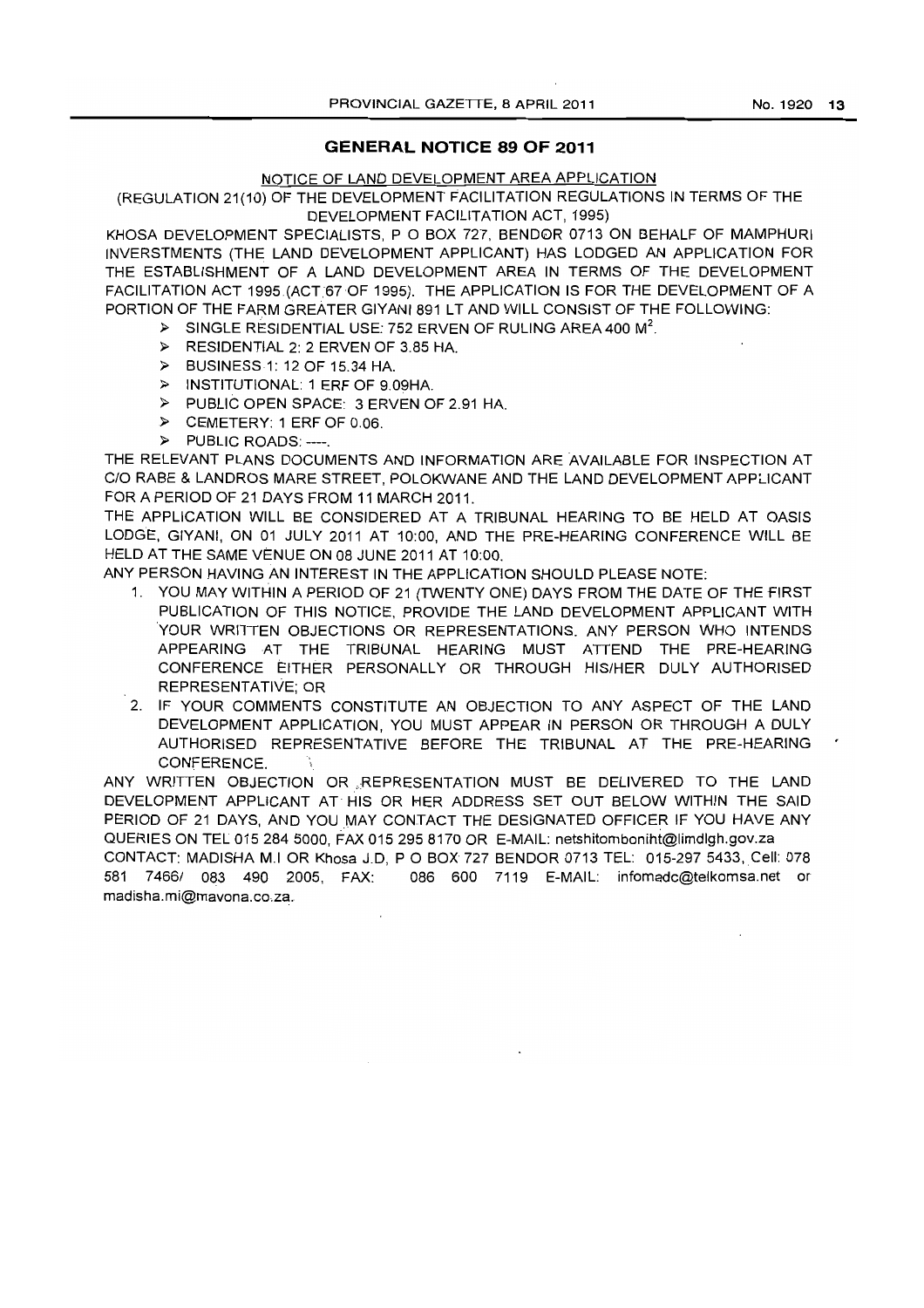# **GENERAL NOTICE 89 OF 2011**

XITIVISO XA XIKOMBELO XO HLUVUKISA MISAVA

(XINAWANA XA 21 (10) XA NAWU WO HLOHLETELA NHLUVUKO KUYA HI NAWU WA DEVELOPMENT FACILITATION ACT, 1995)

KHOSA DEVELOPMENT SPECIALISTS, PO BOX 727, BENDOR 0713 HI KU YIMELA MAMPHURI INVESTMENTS (MUKOMBERI WA KU HLUVUKISI MISAVA)' VA ENDLILE XIKOMBELO XA KU HLUVUKISA MISAVA KUYA HI NAWU WA DEVELOPMENT FACILITATION ACT, 1995 (ACT 67 OF 1995). XIKOMBELO I XA KU HLUVUKISAXIPHEMU XA PURASI RA GREATER GIYANI 891 LT NA SWONA HLUVUKOLOWU WU TAVA HI NDLELA LEYI:

- );> SWITANDI SWO TSHAMA SWA NTLAWA WO SUNGULA: SWI TAVA NHLAYO YA 752, SWI THLELA SWI KA MPIMO WA 400M<sup>2</sup> HI XIN'WE.
- );> SWITANDI SWO TSHAMA SWA NTLAWA WA VUMBIRHI: SWI TAVA 2, KATSAKANYO WA MPIMO KU TAVA 3.85 WA TIHEKITARA.
- );> SWITANDI SWA MABINDZU SWA NTLAWA WO SUNGULA: SWI TAVA 12, KATSAKANYO WA MPIMO KU TAVA 15.34 WA TIHEKITARA.
- );> XITANDZI XIN'WE XA SWA DYONDZO LEXI NGA TA RINGANA TIHEKITARA TA 9.09
- );> SWITANDZI SWINHARHU SWA VUWISELO BYA VANHU LESWI NGA TA RINGANA TIHEKITARA TA 2.91 HI KATSAKANYO.
- );> XITANDZI XIN'WE XA XIRHAPA XA LAVA LOVEKE LEXI NGA TA VA 0.06 WA TIHEKITARA.
- );> KU KATSA NA MAPATU YO FAMBELA.

MAPHEPA YA TIPULANI NA VUXOKO-XOKO BYO TALA BYI KONA KU VA BYI HLAHLUVIWA E-POLOKWANE KA KHONA YA XITARATA XA RASE NA LANDROS MARE, XIKOMSELO LEXI XO HLUVUKISA MISAVA XI TAVA KONA KU RINGANA MASIKU YA 21 KU SUKA HI TI 11 NYENYANKULU 2011.

XIKOMBELO LEXI XI TA HLAMUSERIWA EKA TSHAMO WA TRIBUNAL LOWU NGA TA VA KONA E-OASIS LODGE, GIYANI, HI TI 01 MHAWURI2011, HI NKARHI WA 10HOO LOWU NGA TA VA WU LANDZELA TSHAMO WO SUNGULA WA TRIBUNAL HI TI 08 KHOTAVUXIKA 2011 HI NKARHI WA 10HOO ENDZHAWINI LEYI VURIWEKE LA HENHLA.

MUNHU UN'WANA NA UN'WANA LOYI A NGA NA KU TSAKELA EKA XIKOMBELA LEXI A TSUNDZUKE LESWI LANDZELAKA:

- 1. EKA MASIKU YA 21 KU SUKELA SIKU LERI XITIVISO XI HUMELERISIWEKE HI RONA, MI NGA NYIKA SWISOLO NA SWIBUMABUMELO LESWI TSARIWEKE MAYELANA NA HLUVUKO LOWU HI VULAVULAKA HI WONA. MUNHU U N'WANA NA UN'WANA LOYI A LAVAKA KU VA KONA EKA TSHAMO WO HETELELA WA TRIBUNAL U FANELE A RHANGA A VA KONA EKA TSHAMO WO SUNGULA WA TRIBUNAL EKA MASIKU LAWA TIVISIWEKE LA HENHLA KUMBE A RHUMELA MUNHU LOYI A N'WI HLAWULEKE.
- 2. LOKO SWIBUMABUMELO SWA WENA SWI VA SWISOLO EKA HLUVUKO LOWU, U FANELE U TA SWI HLAMUSELA KUMBE MUYIMERI WA WENA LOYI U N'WI HLAWULEKE A SWI HLAMUSELA EKA TSHAMO WO SUNGULA WO YINGISELA WA **TRIBUNAL**

SWISOLO NA SWI BUMABUMELO SWIN'WANA NA SWIN'WANA LESWI TSARIWEKE SWI NGA RHUMERIWA EKA MUYIMERI WA MUKOMBERI WA HLUVUKISO WA MISAVA KA MASIKU YA 21 LAMA VURIWEKE EKA KHERHEFU LEYI NGA TA TSARIWA LAHA HANS!. LOKO MI RI NA SWIVUTISO MI NGA TI HLANGANISA NA MUOFISIRI LOYI A HLAWURIWEKE EKA FONI YA 0152845000, FEKISI YA 015 295 8170 KUMBE EMAIL YAnetshitomboniht@limdlgh.gov.za

TIHLANGANISENI NA: MADISHA M.I KUMBE KHOSA J,D, PO Box 727, BENDOR, 0713, FONI: 0152975433/0785817466/0834902005, FEKISI: 0866007119, Email: infomadc@telkomsa.net KUMBE Madisha.mi@mavona,co.za.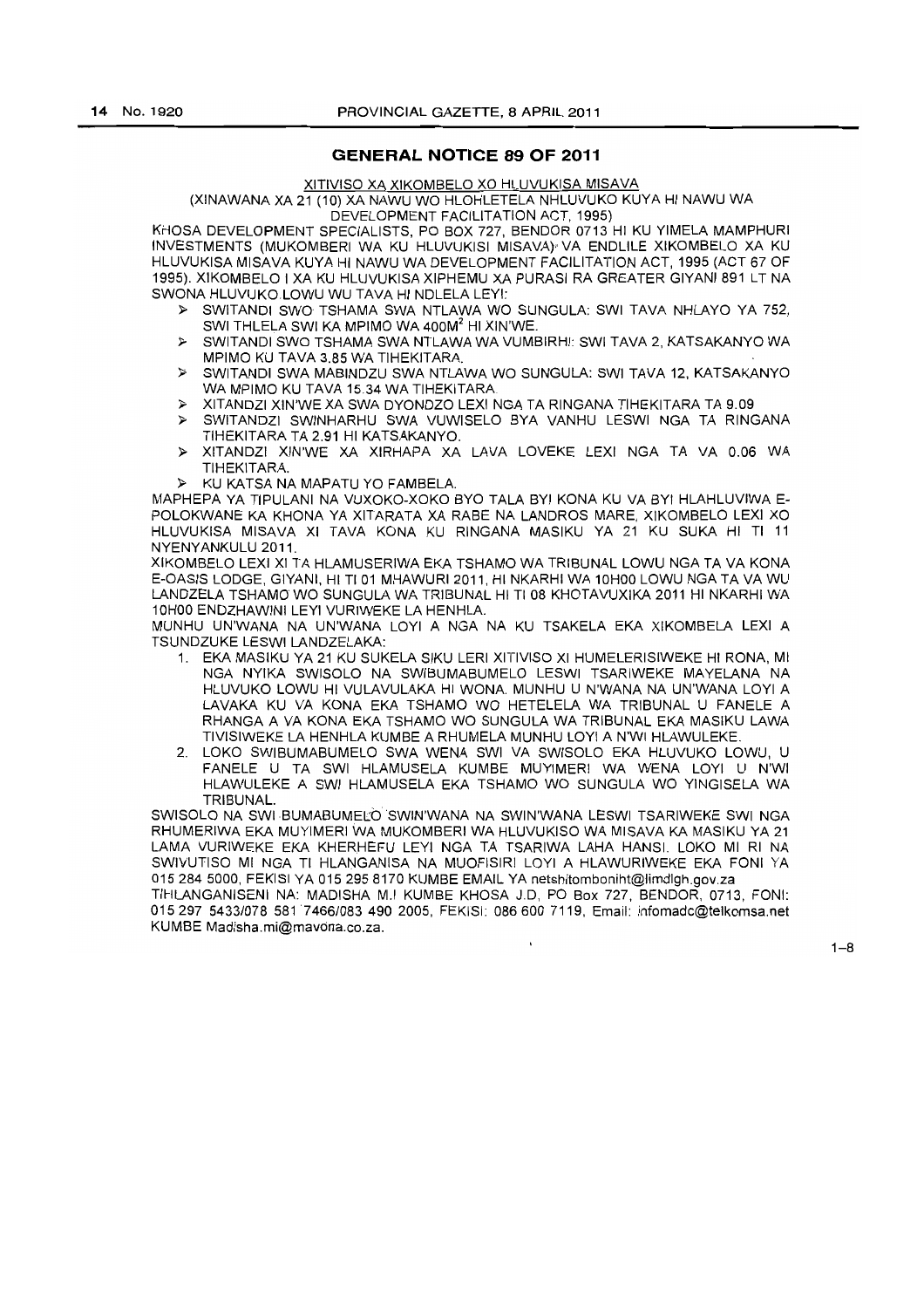# **GENERAL NOTICE 90 OF 2011**

# NOTICE OF LAND DEVELOPMENT AREA APPLICATION

(REGULATION 21(10) OF THE DEVELOPMENT FACILITATION REGULATIONS IN TERMS OF THE DEVELOPMENT FACILITATION ACT, 1995)

MAVONA AND.ASSOCIATES DEVELOPMENT CONSULTANTS, P 0 SOX 727, SENDOR 0713 ON BEHALF OF DAVID MABASA (THE LAND DEVELOPMENT APPLICANT) HAS LODGED AN APPLICATION FOR THE ESTABLISHMENT OF A LAND DEVELOPMENT AREA IN TERMS OF THE DEVELOPMENT FACILITATION ACT 1995 (ACT 67 OF 1995). THE APPLICATION FOR THE DEVELOPMENT WILL CONSIST OF AN AREA ZONED "SUSINESS 1" WITH A SPECIAL CONCENT OF THE LOCAL MUNICIPALITY (CLAUSE 21) FOR A SHOPPING CENTRE AND A FILLING STATION ON A PORTION OF THE FARM MALMESBURY 72 LT, 31 274 M<sup>2</sup> IN EXTENT AND WILL CONSIST OF THE FOLLOWING:

- $\geq$  20 SHOPS 7959.25 M<sup>2</sup>.
- $\geq$  ABLUTIONS: 152.00 M<sup>2</sup>
- $\triangleright$  QUIK SHOP: 367.00 M<sup>2</sup>
- $\triangleright$  PUMPS AREA: 255.00 M<sup>2</sup>
- $\geq$  CARWASH: 68.87 M<sup>2</sup>

madisha.mi@mavona.co.za.

- $\geq$  DIESEL PUMP: 58.50 M<sup>2</sup>
- $\geq$  TOTAL ARFA: 9091.22 M<sup>2</sup>

THE LAND USE RIGHTS SHALL BE CONTROLLED BY MAKHADO LAND USE MANAGEMENT SCHEME, 2009.

THE SITE OF APPLICATION IS SITUATED ADJECENT TO KA- BUNGENI VILLAGE APPROXIMATELY 22KM SOUTH EAST FROM ELIM AND APPROXIMATELY 50KM WEST OF MAKHADO

THE RELEVANT PLANS DOCUMENTS AND INFORMATION ARE AVAILABLE FOR INSPECTION AT C/O RABE & LANDROS MARE STREET, POLOKWANE AND THE LAND DEVELOPMENT APPLICANT FOR A PERIOD OF 21 DAYS FROM 11 MARCH 2011.

THE APPLICATION WILL BE CONSIDERED AT A TRIBUNAL HEARING TO BE HELD AT SUNGENI TRIBAL OFFICE, BUNGENI, ON 30 JUNE 2011 AT 10:00, AND THE PRE-HEARING CONFERENCE WILL BE HELD AT THE SAME VENUE ON 20 MAY 2011 AT 10:00.

ANY PERSON HAVING AN INTEREST IN THE APPLICATION SHOULD PLEASE NOTE:

- 1. YOU MAY WITHIN A PERIOD OF 21 (TWENTY ONE) DAYS FROM THE DATE OF THE FIRST PUBLICATION OF THIS NOTICE, PROVIDE THE LAND DEVELOPMENT APPLICANT WITH YOUR WRITTEN OBJECTIONS OR REPRESENTATIONS. ANY PERSON WHO INTENDS APPEARING AT THE TRIBUNAL HEARING MUST ATTEND THE PRE-HEARING CONFERENCE EITHER PERSONALLY OR THROUGH HIS/HER DULY AUTHORISED REPRESENTATIVE; OR.
- 2. IF YOUR COMMENTS CONSTITUTE AN OBJECTION TO ANY ASPECT OF THE LAND DEVELOPMENT APPLICATION, YOU MUST APPEAR IN PERSON OR THROUGH A DULY AUTHORISED REPRESENTATIVE BEFORE THE TRIBUNAL AT THE PRE-HEARING CONFERENCE.

ANY WRITTEN OBJECTION OR REPRESENTATION MUST BE DELIVERED TO THE LAND DEVELOPMENT APPLICANT AT HIS OR HER ADDRESS SET OUT BELOW WITHIN THE SAID PERIOD OF 21 DAYS, AND YOU MAY CONTACT THE DESIGNATED OFFICER IF YOU HAVE ANY QUERIES ON TEL 015 284 5000 AND FAX 015 2958170, E-MAIL: netshitomboniht@limdlgh.gov.za CONTACT: MADISHA M.I KUMBE KHOSA J.D, POBOX 727 BENDOR 0713 TEL: 015-2975433, Cell: 078 581 7466/ 083 490 2005, FAX: 086 600 7119 E-MAIL: infomadc@telkomsa.net or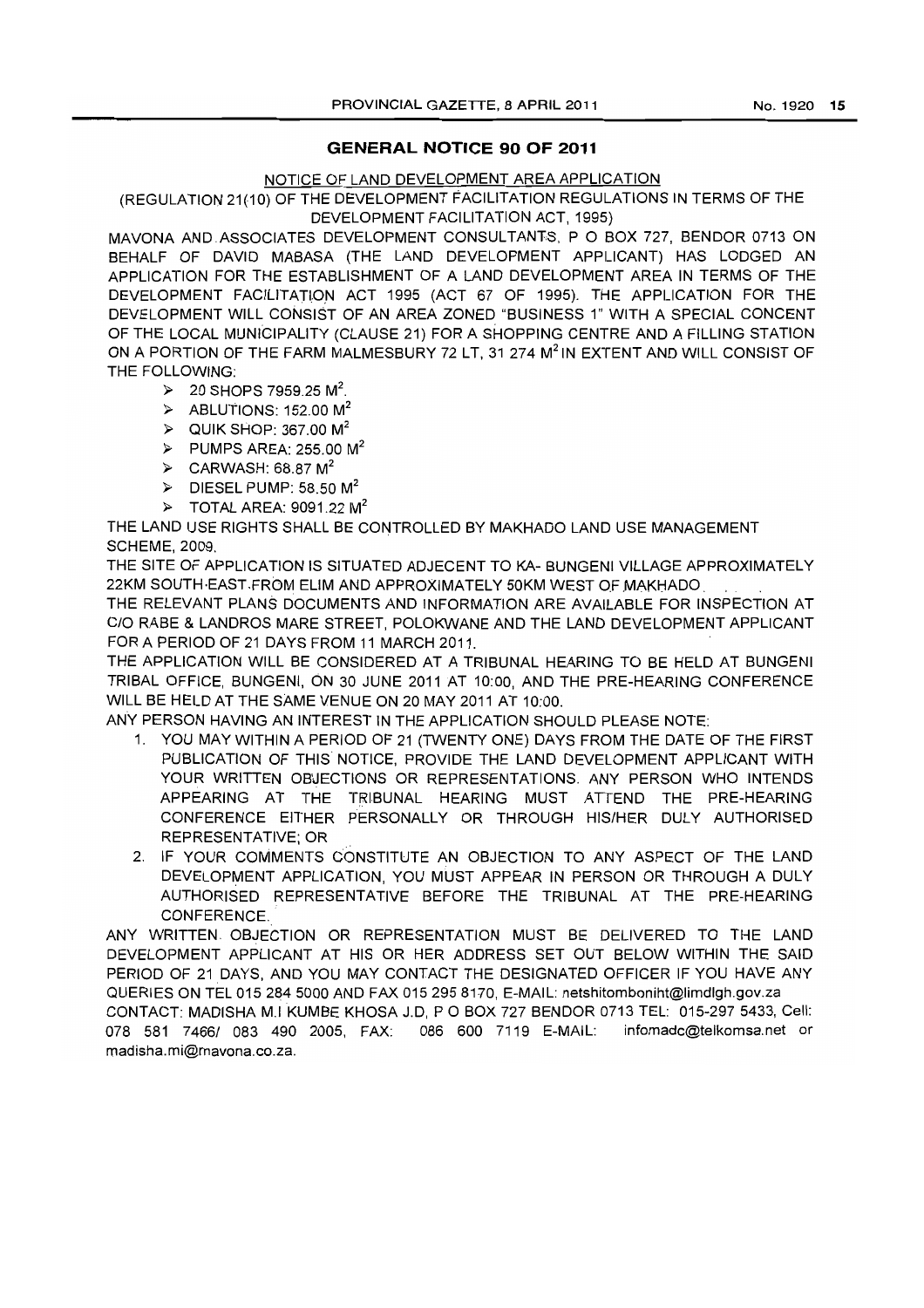# **GENERAL NOTICE 90 OF 2011**

### XITIVISO XA XIKOMBELO XO HLUVUKISA MISAVA

### (XINAWANA XA 21 (10) XA NAWU WO HLOHLETELA NHLUVUKO KUYA HI NAWU WA DEVELOPMENT FACILITATION ACT, 1995)

MAVONA AND ASSOCIATES DEVELOPMENT CONSULTANTS, PO BOX 727, BENDOR 0713 HI KU YIMELA DAVID MABASA (MUHLUVUKISI) VA ENDLILE' XIKOMBELO XA KU HLUVUKISA MISAVA KUYA HI NAWU WA DEVELOPMENT FACILITATION ACT, 1995 (ACT 67 OF 1995). XIKOMBELO XO HLUVUKISA XI TAVA XIENDLIWA EKA NDZHAWU LEYI ZONIWEKE NTLAWA WO SUNGULA WA SWA MABINDZU, YI THLELA YI VA NA PFUMELELO KUSUKA EKA MASIPALA WA XIKAYA (CLAUSE 21) KUVA NA NDZHAWU YA SWAMABINDZU NA GARAJI YA MAFURHA YA MIMOVHA EKA XIPHEMU XA PURASI RA MALMESBURY 72 LT, LEXI RINGANAKA 31 274 M<sup>2</sup> NA KAMBE HLUVUKO WU TAVA HI NDLELA LEYI:

>MAVHENGELE YA20 LAMA NGA TAVA 7959.25M2 HI KATSAKANYO

>SWIYINDLWANA LESWI NGA TA VA MPIMO WA 152.00M<sup>2</sup>

> QUIK SHOP LEYI NGA TA VA MPIMO WA 367.00M<sup>2</sup>

>NDZHAWU YA TIMPOPO LEYI NGA TA VA MPIMO WA 255.00M<sup>2</sup>

>NDZHAWU YO HLATSHWELA MIMOVHA LEYI NGA TA VA 68.87 M2

>MPOPO YA DIZELE LEYI NGA TAVA EKA MPIMO WA 58.50M<sup>2</sup>

>NDZHAWO HINKWAYO HI KU KATSAKANYA YI TAVA 9091.22 M2

MATIMBA YA VUTIRHISI BYA MISAVA YA TAVA YA LAWURIWA HI XIKIMI XA VULAWURI BYA MATIRHISELO YA MISAVA XA MAKHADO, 2009

NDZHAWU YA XIKOMBELO LEXI YILE ETIKWENI RA KA BUNGENI TIKHILOMITARA TA KOLOMU KA 22 KUSUKA E-ELIM NA KAMBE YI TIKHILOMITARA TA KOLUMU KA 50 KUSUKA E-MAKHADO

MAPHEPA YA TIPULANI NA VUXOKO-XOKU BYO TALA BYI KONA KU VA BYI HLAHLUVIWA E-POLOKWANE KA KHONA YA XITARATA XA RABE NA LANDROS MARE, XIKOMBELO LEXI XO HLUVUKISA MISAVA XI TAVA KONA KU RINGANA MASIKU YA 21 KUSUKA HI TI 11 NYENY ANKULU 2011.

XIKOMBELO LEX I XI TA HLAMUSERIWA EKA TSHAMO WA TRIBUNAL LOWU NGA TA VA KONA E- TRIBAL YA KA BUNGENI HI TI 30 KHOTAVUXIKA 2011, HI NKARHI WA 10HOO LOWU NGA TA VA WU LANDZELA TSHAMO WO SUNGULA WA TRIBUNAL HI TI 20 MUDYAXIHI 2011 HI NKARHI VVA 10HOO ENDZHAWINI LEYI VURIWEKE LA HENHLA.

MUNHU UN'WANA NA UN'WANA LOYI A NGA NA KU TSAKELA EKA XIKOMBELA LEXI A TSUNDZUKE I ESWI LANDZELAKA<sup>.</sup>

- 1. EKA MASIKU YA 21 KU SUKELA SIKU LERI XITIVISO XI HUMELERISIWEKE HI RONA, MI NGA NYIKA SWISOLO NA SWIBUMABUMELO LESWI TSARIWEKE MAYELANA NA HLUVUKO LOWU HI VULAVULAKA HI WONA. MUNHU U N'WANA NA UN'WANA LOYI A LAVAKA KU VA KONA EKA TSHAMO WO HETELELA WA TRIBUNAL U FANELE A RHANGA A VA KONA EKA TSHAMO WO SUNGULA WA TRIBUNAL EKA MASIKU LAWA TIVISIWEKE LA HENHLA KUMBE A RHUMELA MUNHU LOYI A N'WI HLAWULEKE.
- 2. LOKO SWIBUMABUMELO SWA WENA SWI VA SWISOLO EKA HLUVUKO LOWU, U FANELE U .TA SWI HLAMUSELA KUMBE MUYIMERI WA WENA LOYI U N'WI HLAWULEKE ASWI HLAMUSELA EKA TSHAMO WO SUNGULA WO YINGISELA WA TRIBUNAL.

SWISOLO NA SWI BUMABUMELO SWIN'WANA NA SWIN'WANA LESWI TSARIWEKE SWI NGA RHUMERIWA EKA MUYIMERI WA MUKOMBERI WA HLUVUKISO WA MISAVA KA MASIKU YA 21 LAMA VURIWEKE EKA KHERHEFU LEYI NGA TA TSARIWA LAHA HANSI. LOKO MI RI NA SWIVUTISO MI NGA TI HLANGANISA NA MUOFISIRI LOYI A HLAWURIWEKE EKA FONI YA 0152845000, FEKISI YA 015 295 8170 KUMBE EMAIL YAnetshitomboniht@limdlgh.gov.za.

TIHLANGANISENI NA: MADISHA M.I KUMBE KHOSA J.D, PO BOX 727, BENDOR, 0713, FONI: 015297 5433/078 581 7466/083490 2005, FEKISI: 086600 7119, EMAIL: infomadc@telkomsa.net or madisha.mi@mavona.co.za. .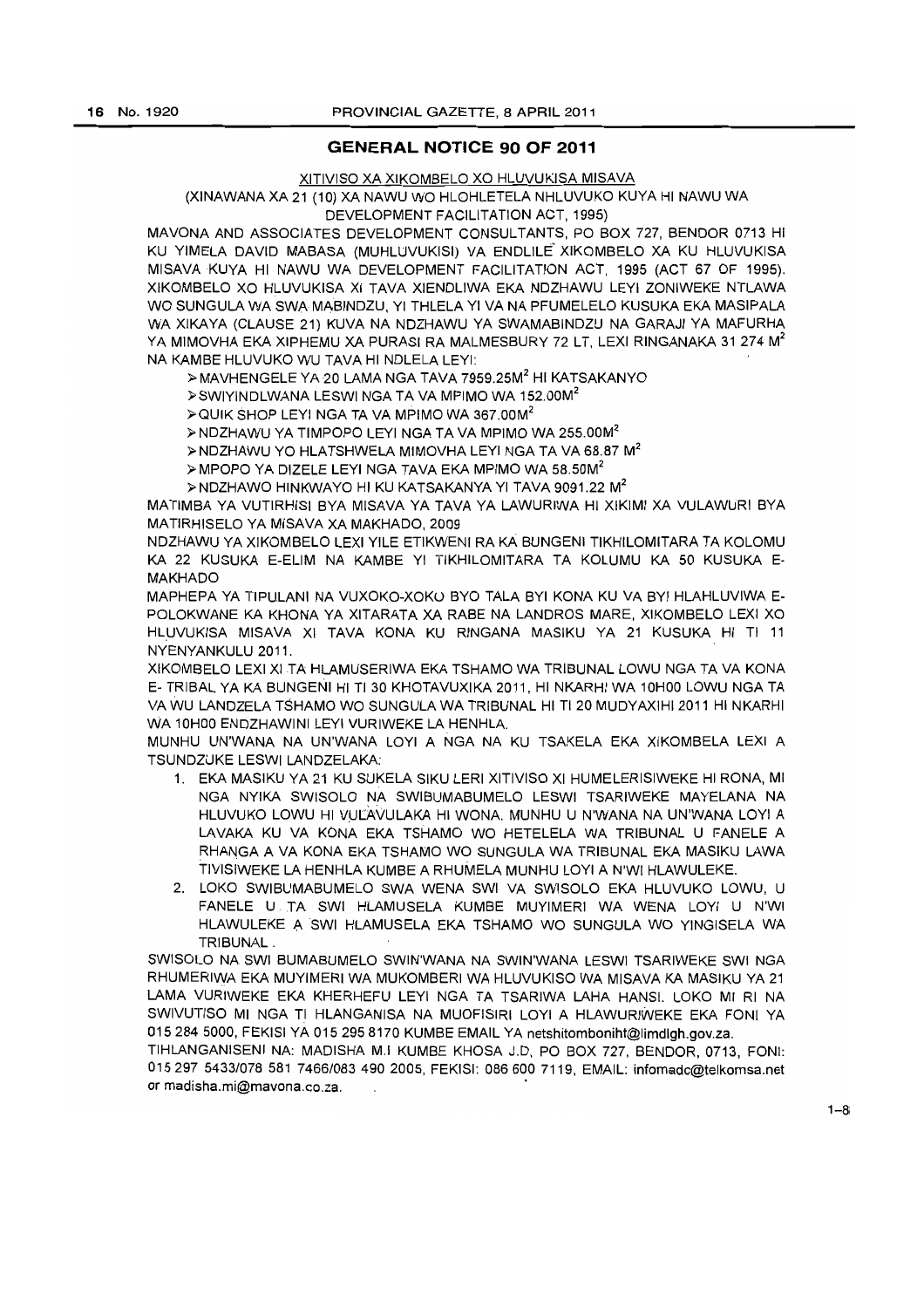# **GENERAL NOTICE 91 OF 2011**

NOTICE OF LAND DEVELOPMENT AREA APPLICATION

# (REGULATION 21 (10) OF THE DEVELOPMENT FACILITATION REGULATIONS IN TERMS OF THE

DEVELOPMENT FACILITATION ACT, 1995)

MAVONA ASSOCIATES DEVELOPMENT CONSULTANTS, PO BOX 727, BENDOR 0713 ON BEHALF OF BAGP (ON BEHALF TSHAKHUMA COMMUNITY-THE LAND DEVELOPMENT APPLICANT) HAS LODGED AN APPLICATION FOR THE ESTABLISHMENT OF A LAND DEVELOPMENT AREA IN TERMS OF THE DEVELOPMENT FACILITATION ACT, 1995 (ACT 67 OF 1995). THE APPLICATION IS FOR THE DEVELOPMENT FOF CONFERENCE, HERITAGE AND TOURISM FACILITIES ON A PORTION OF THE FARM GOEDWACHTING 19LT.AND WILL CONSISTS OF THE FOLLOWING:

- » 5 LUXURY CAMP SITES UNITS WITH 2 X BEDROOMS, 2 X BATHROOMS, A KITCHEN, LOUNGE AND A PATIO WITH A BRAAI AREA
- » 5 SEMI-LUXURY CAMP SITES UNITS WITH BEDROOMS, LOUNGE, KITCHENS AND BATHROmAS.
- :» 10 BASIC CAMP SITES UNITS WITH A BEDROOM, LOUNGE, KITCHEN AND BATHROOM.
- :» CONFERENCE CENTRE
- >- PAVED PATHWAYS AND PARKING:
- **GATE HOUSE**

THE LAND USE RIGHTS SHALL BE CONTROLLED BY MAKHADO LAND USE MANAGEMENT SCHEME, 2009.

THE SITE OF APPLICATION IS SITUATED ADJACENT TO TSHAKHUMA VILLAGE APPROXIMATELY 3 KM NORTH OF THE TSHAKHUMA MARKET (R524 BETWEEN MAKHADO AND THOHOYANDOU) AND APPROXIMATELY 50KM NORTH-EAST OF MAKHADO IN THE MAKHADO MUNICIPAL AREA, VHEMBE DISTRICT MUNICIPALITY

THE RELEVANT PLANS DOCUMENTS AND INFORMATION ARE AVAILABLE FOR INSPECTION AT CIO RABE & LANDROS MARE STREET, POLOKWANE AT THE LAND DEVELOPMENT AND THE LAND DEVELOPMENT APPLICATION FOR A PERIOD OF 21 DAYS FROM 01 APRIL 2011.

THE APPLICATION WILL BE CONSIDERED AT A TRIBUNAL-HEARING TO BE HELD AT MAGWELE LODGE ON 05 AUGUST 2011 AT 10:00, AND THE PRE-HEARING CONFERENCE WILL BE HELD AT THE SAME VENUE ON 08 JULY 2011 AT 10:00.

ANY PERSON HAVING AN INTEREST IN THE APPLICATION SHOULD PLEASE NOTE:

- 1. YOU MAY WITHIN A PERIOD OF 21 (TWENTY ONE) DAYS FROM THE DATE OF THE FIRST PUBLICATION OF THIS NOTICE, PROVIDE THE LAND DEVELOPMENT APPLICATION WITH YOUR WRITTEN OBJECTIONS OR REPRESENTATIONS. ANY PERSON WHO INTEND S APPEARING AT THE TRIBUNAL HEARING MUST ATTEND THE PRE-HEARING CONFERENCE EITHER PERSONALLY OR THROUGH HIS/HER DULY AUTHORISED REPRESENTATIVE; OR
- 2. IF YOUR COMMENTS CONSTITUTE AN OBJECTION TO ANY ASPECT OF THE LAND DEVELOPMENT APPLICATION, YOU MUST APPEAR IN PERSON OR THROUGH A DULY AUTHORISED REPRESENTATIVE BEFORE THE TRIBUNAL AT THE PRE-HEARING **CONFERENCE**

ANY WRITTEN OBJECTION OR REPRESENTATION MUST BE DELIVERED TO THE LAND DEVELOPMENT APPLICANT AT HIS OR HER ADDRESS SET OUT BELOW WITHIN THE SAID PERIOD OF 21 DAYS, AND YOU MAY CONTACT THE DESIGNATED OFFICER IF YOU HAVE ANY QUERIES ON TEL 015 284 5000, FAX 0152958170 AND EMAIL: netshitomboniht@limdlgh.gov.

CONTACT: MAD1SHA MIIKHOSA JD, PO BOX 727 BENDOR 0713 TEL: 015297 5433, CELL 078581 7466/0834902005, FAX 086 600 7119, EMAIL: infomadc@telkomsa.net OR madisha,mi@mavona,co.za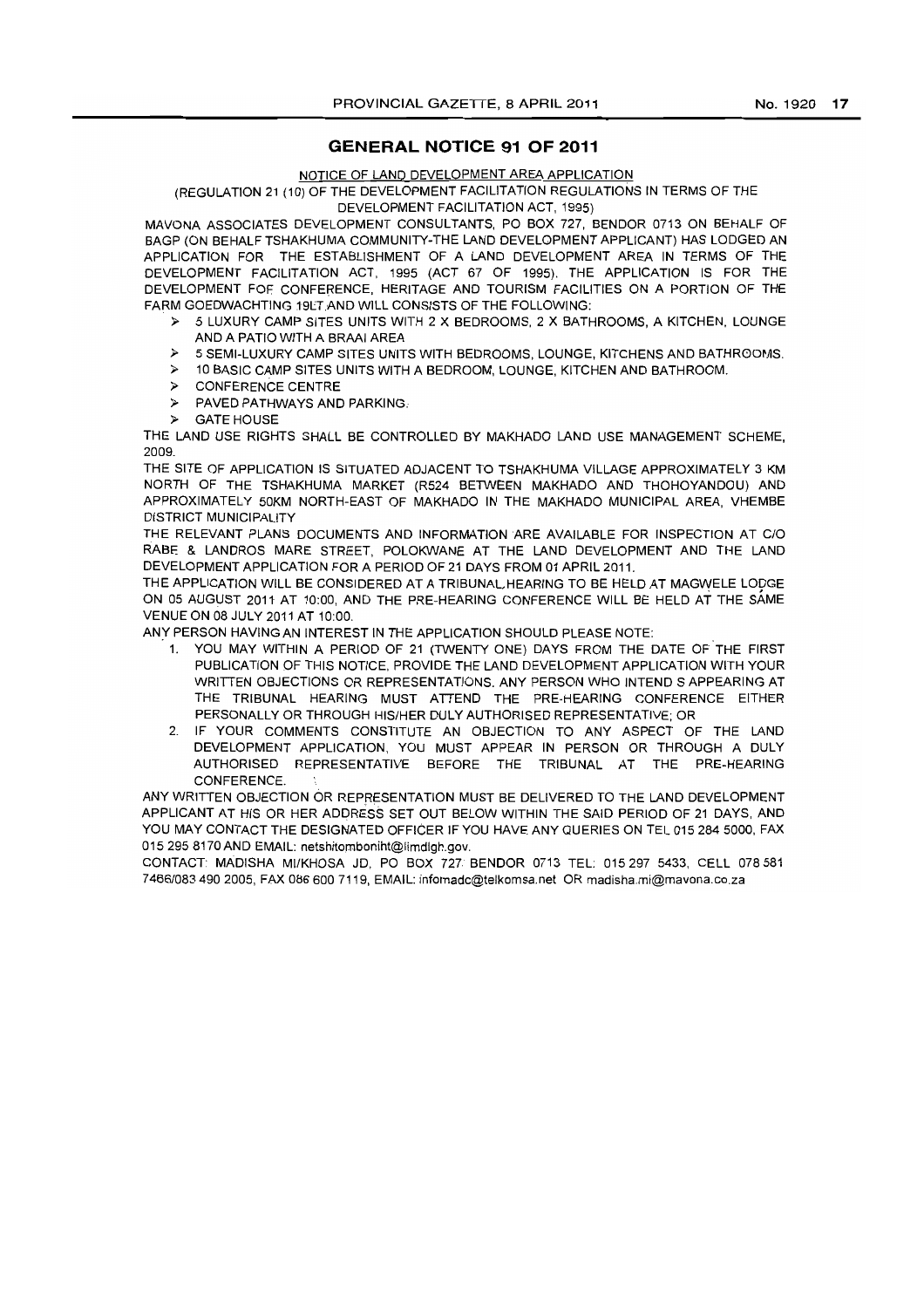# **GENERAL NOTICE 91 OF 2011**

### NDIVHADZO YA KHUMBELO YAU KHWINIFHADZA SHANGO

(REGULATION 21 (10) OF THE DEVELOPMENT FACILITATION REGULATIONS IN TERMS OF THE DEVELOPMENT FACILITATION ACT, 1995)

VHA MAVONA & ASSOCIATES DEVELOPMENT CONSULTANTS, P.O. BOX 727. BENDOR 0713 VHO IMELA VHA HA BAGP (VHOIMELAHO TSHITSHAVHA TSHA TSHAKHUMA-MtJHUMBELI WAU KHINIFHADZA SHANGO) VHO DZHENISA KHUMBELO YAU KHWINIFHADZA SHANGO VHO DITlKA NGA DEVELOPMENT FACILITATION ACT YA NWAHA WA 1995 (ACT 67 OF 1995). KHUMBELO HEYI NDIYA U FHATA FHETHU HA NYANDADZO YA ZWA MVELELO, VHUSHA NA ZWAVHUENDELA MASHANGO KHA TSHIPIDA TSHA SHANGO TSHA GOEDWACHTING 19LT, FHETHU AFHO HUDO KATELWAZWITEVHELAHO:

- » GAM MBA THANU (5) DZA MAVHAIVHAI DZIRE NA NNDU DZA U EDELA MBILI (2). DZA U TAMBELA MBILI (2), KITSHI NTHIHI(1), LOUNGE NA FHETHU HA U HOTSHELA NAMA.
- » GAM MBA THANU (5) DZA MAVHAIVHAI THUKHU DZIRENA NNDU DZAU EDELA. KHITHINI, LOUNGE NA HAU TAMBELA •
- » GAMMBA DZA FUMI THUKHWANA DZIRE NA NNDU YAU EDELA. KHITHINI. LOUNGE NA HAU TAMBELA
- » HOLO YAU TANGANELA
- » HUDO KATELWA NA NDILA DZO PHEIVIWAHO KHATHIHI NA FHETHU HAU PAKA MIMODORO
- » NA GATE HOUSE

KUSHUMISELE KWA TSHIPIDA TSHA SHANGO TSHO BULWAHO AFHO NNTHA KU DO LANGWA NGA VHA MAKHADO LAND USE MANAGEMENT SCHEME TSHA NWAHA WA 2009.

TSHIPIDA TSHA SHANGO TSHO BULWAHO AFHO NNTHA TSHIWANALEA UUVHANA ZWITENTSI ZWA TSHAKHUMA KHA TSHIKHALA TSHIUNGANAHO KILOMITHARA THARU(3) UBVA MAKETE WA TSHAKHUMA (VHUKATI HA BADA VA. R524 UBVA DOROBONI YA MAKHADO UYA KHAYA THOHOYANDOU) NA KHA TSHIKHALA TSHILINGANAHO KILOMITHARA DZA 50 DEVHULA VHUKOVHELA HA DOROBO YA MAKHADO KHA TSHIPIDA TSHA MASIPALA WA MAKHADO, VEMBE DISTRICT MUNICIPALITY.

PULANI NA ZWtDODOMBEDZWA ZWA TSHIPIDA TSHA SHANGO TSHO BULWAHO AFHO NNTHA ZWIKHO WANALEA DOROBONI YA BULUGWANE HA LAND DEVELOPMENT CIO RABE NA LANDROS. MARE STREET HU ITELA THODULUSO. LAND DEVELOPMENT APPLICATION IYO 100 DZIA MADUVHA A FUMBILI NNTHI(21) UBVA NGADZI 01 LAMBAMAI (APRIL) 2011.

KHUMBELO IYO 100 DZHIWA TRIBUNAL HEARING INE 100 FHARWELWA MAGWELE LODGE NGADZI 5 DZA THANGULE (AUGUST) 2011 NGA IRI YA VHUFUMI NGA MATSHELONI NGENO PRE·HEARING ITSHIDO FHARWA NGADZI 8 DZA FULWANA (JULY) 2011 NGA IRI YA VHUFUMU NGA MATSHELONI FHETHU HO BULWAHO AFHO NTHA.

MUTHU MUNWE NA MUNWE ARE NA DZANGALELO LAKHUMBELO IYI U FANELA UDIVHA ZWITEVHELAHO:

- 1. KHANEDZO KANA MBILAELO DZA NDIVHADZO IYI DZI FANELA U ISWA KHAVHA KHUMBELO YAU KHWINIFHADZA HUSATHU FHELA MADUVHA AFHIRAHO FUMBILI NNTHI(21) UBVA DUVHA LE NDIVHADZO EYI YA DIVHADZWA NGALO.
- 2. MUTHU ANE ADO DIVHONADZA TRIBUNAL HEARING ANA MBILAELO KANA KHANEDZO U FANELA URANGA U DI VHONADZA PRE-HEARING NGA ENE MUNE KANA OTOU RUMELA MUNWE.

KHANEDZO KANA MBILAELO YA IZWO ZWO BULWAHO AFHO NNTHA ZWIFANELA URUMELIWA KHAVHAHA KHUMBELO YAU KHWINIFHADZA KHATHIHI NA DIRESt YA AFHO HUNE VHADZULA HONE HUSATHU FHELA MADUVHA A FUMBILI NNTHI(21). KANA VHA KWAME VHA OFISIRI NGA NOMBORO DZA LUTINGO DZA 015 284 5000, VHA FAX KHA NOMBORO YA 015 295 8170 KANA YA netshitomboniht@limdlgh.gov.za.

VHANGA KWAMA MADISHA M.I KANA KHOSA J.D KHA P.O. BOX 727 BENDOR 0713 KANA VHAFOUNELA KHA 0152975433 KANA KHA NOMBORO DZA THINGO KHWALWA DZA 078 581 7400 KANA 083 490 2005 KANA KHA FAX YA 086 600 7119 KANA VHARUMELA E-MAIL KHA infomadc@telkomsa.net KANA madisha.mi@mavona.co.za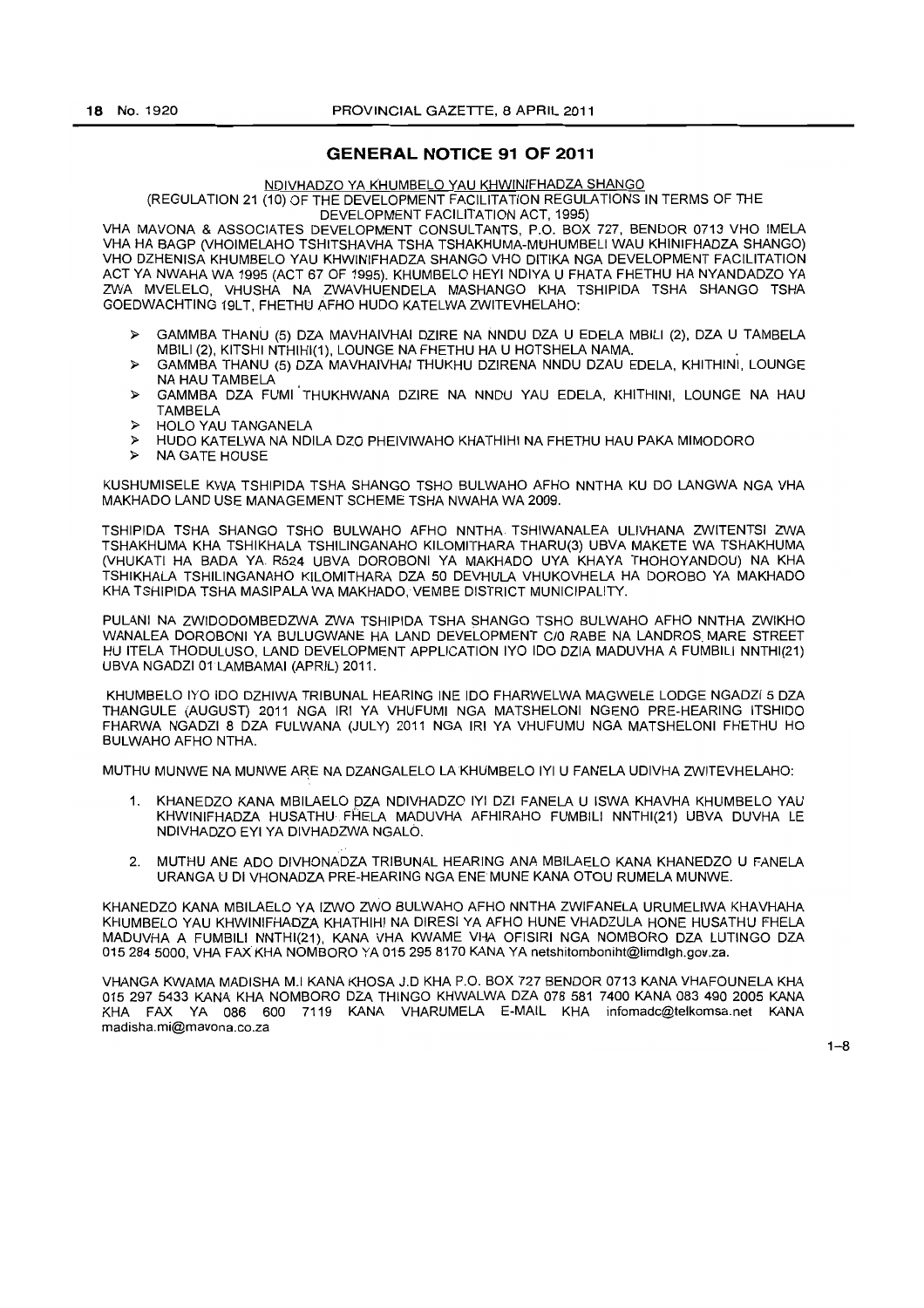# **LOCAL AUTHORITY NOTICES PLAASLIKE BESTUURSKENNISGEWINGS**

# LOCAL AUTHORITY NOTICE 136

### POLOKWANE/PERSKEBULT AMENDMENT SCHEME 230 NOTICE OF APPLICATION FOR THE AMENDMENT OF THE POLOKWANE/PERSKEBULT TOWNPLANNING SCHEME, 2007, ITO SECTION 56(1)(B)(I) OF THE TOWNPLANNING AND TOWNSHIPS ORDINANCE. 1986 and REMOVAL OF RESTRICTIONS ACT, 1967 REMOVAL OF CONDITIONS OF TITLE

I. Charlotte van der Merwe, being the authorized agent of the owner of the ert mentioned below hereby give notice that I have applied for:

1. The amendment of the Townplanning Scheme known as the Polokwane/Perskebult Townplanning Scheme, 2007 in terms of Section 56(1)(b)(i) of the Townplanning and Townships Ordinance, 1986 (Ordinance No 15 of 1986) to the Polokwane Municipality, in so far as the rezoning of Portion 1 of Erf 867, Pietersburg, situated at 29 Magasyn Street, Polokwane, from "Residential 1" to "Education" for the purposes of to establish a pre-school facility.

2. The removal of conditions 9 & 12 in title deed T53299/2007. to the Department of Local Govemment & Housing, in terms of section 3(1) of the Removal of Restrictions Act, 1967 pertaining to Portion 1 of Ert 867, Pletersburg.

Particulars of the applications will lie for inspection during normal office hours at the office of the Director: Spatial Planning and Land Use Management, first floor, Civic Centre, Landdros Maré Street, Polokwane, as well as the office of the Head of Department, Limpopo Province: Local Govemment & Housing. 20 Rabe Street. Polokwane. for a period of 28 days from 8 April 2011.

Objections to or representations in respect of the application must be lodged with or made in writing to the Municipal Manager at the above address or at P O Box 111, POLOKWANE, 0700 and to the Head of Department, Limpopo Province: Local Govemment & Housing. Private' Bag X 9485. Polokwane. 0700 within a period of 28 'days from 8 April 2011.

Address of agent: Kamekho Town Planners P O Box 4169 Polokwane 0700 Tel: 015 295 7382.

# LOCAL AUTHORITY NOTICE 136

**. -**

### POLOKWANE/PERSKEBULT WYSIGINGSKEMA 230

# KENNISGEWlNG VAN DIE AANSOEK OM DIE WYSIGING VAN DIE POLOKWANEIPERSKEBUL T DORPSBEPLANNINGSKEMA, 2007 INGEVOLGE ARTIKEL 56(1)(B)(I) VAN DIE ORDONNANSIE OP DORPSBEPLANNING EN DORPE,1986 en WET OP OPHEFFING VAN BEPERKINGS, 1967

# OPHEFFING VAN BEPERKINGS VAN TITEL

Ek. Charlotte van der Merwe, synde die gemagtigde agent van die eienaar van die ondergenoemde ert. gee hiermee kennis det ek aansoek gadoen het vir:

1. Die wysiging van die Dorpsbeplanningskema bekend as die PolokwanelPerskebult Dorpsbeplanningskema. 2007 ingevolge Artikel 56(1)(b)(I) van die Oroonnansie op Dorpsbeplanning en Dorpe, 1986 (Ordonnensie 15 van 1986). by die Polokwane Munisipaliteit. deur die hersonering van Gedeelte 1 van Ert 867, Pietersburg. gelee te Magesynstraat 29. Polokwane, vanaf "Residensieel 1· na "Opvoedkundig" vir die doeleindes van 'n voorskoolse fasiliteit.

2. Die verwydering van voorwaardes 9 & 12 in titelakte T53299/2007, na die Departement van Plaaslike Bestuur en Behuising. in terme van artikel 3(1) van die Opheffing van Beperkings Wet. 1967 betreffende Gedeelte 1 van Erf 867. Pietersburg.

Besonderhede van die aansoeke Iê ter insae gedurende kantoorure by die kantoor van die Direkteur: Ruimtelike Beplanning en Grondgebruikbestuur. eerste vloer. Burgersentrum. Landdros Marestraat, Polokwane en kantoor van die Hoof van die Department. Limpopo Provinsie: Plaaslike Regering en Behuising, Rabestraat 20, Polokwane vir 'n tydperk van 28 dae vanaf 8 April 2011.

Besware teen of vertoë ten opsigte van die aansoek moet binne 'n tydperk van 28 dae vanaf 8 April 2011 skriftelik by of tot die Munisipale Bestuurder by bovermelde adres of by Posbus 111, POLOKW ANE. 0700 of by die Hoof van die Departement. Limpopo Provinsie: Plaaslike Regering en Behuising. Privaatsak X 9485, Polokwane. 0700, ingedien of gerig word.

Adres van Agent: Kamekho Stadsbeplanners Posbus 4169 Polokwane 0700 Tel: 0152957382.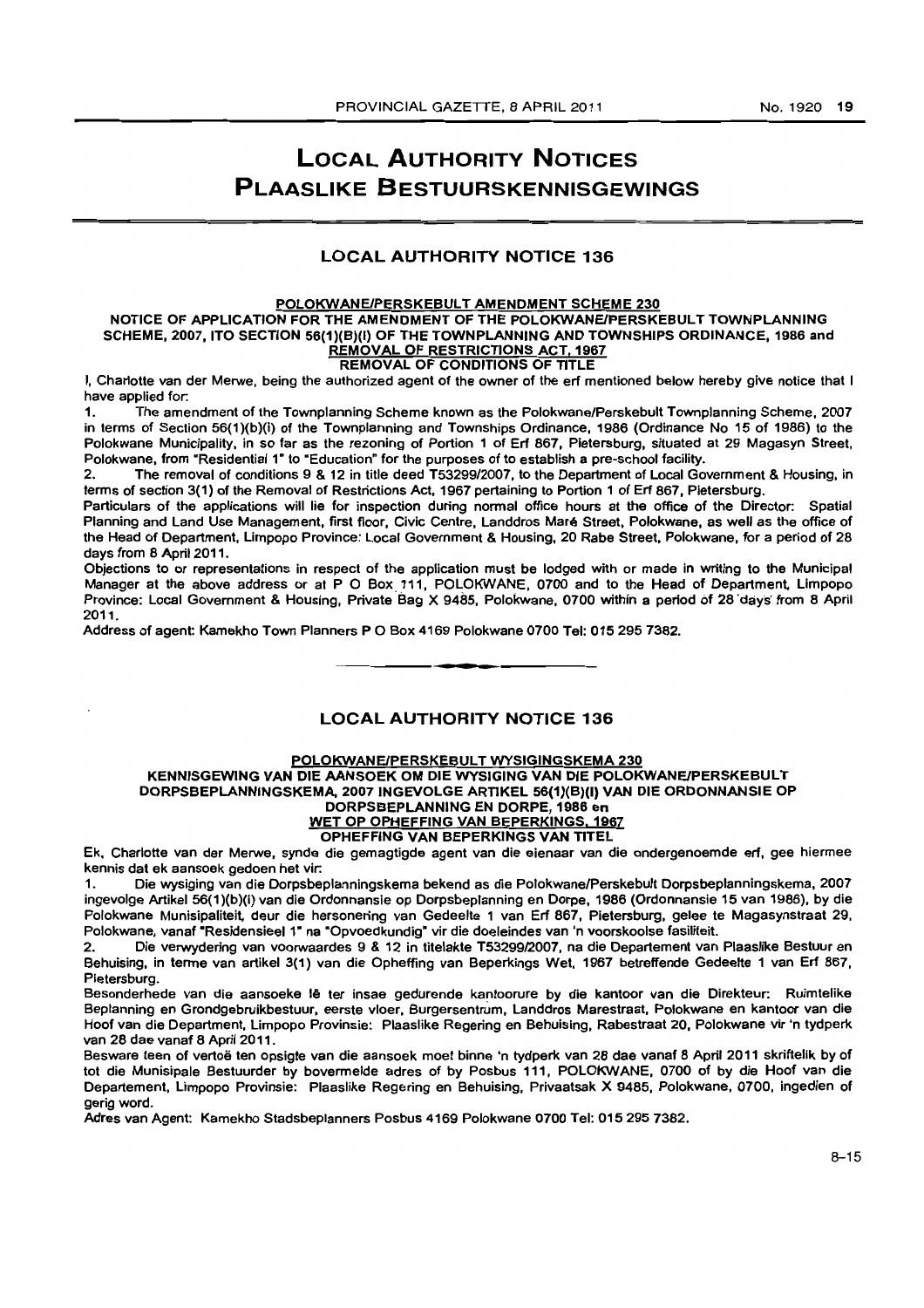# LOCAL AUTHORITY NOTICE 137

### POLOKWANE LOCAL MUNICIPALITY POLOKWANE/PERSKEBULT AMENDMENT SCHEME NO 93

The Polokwane Local Municipality hereby in terms of the provisions of Section 125 (1) of the Town Planning and Townships Ordinance (Ordinance 15 of 1986) declares that it has approved an amendment scheme being an amendment of the Polokwane/Perskebult Town-Planning Scheme, 2007, comprising the same land as indicated in the township of Polokwane Extension 91.

Map 3 and the scheme clauses of the amendment scheme are filled with the Manager: Land Use Management and Spatial development, Polokwane Local Municipality, and are open for inspection at all reasonable time. This notice is known as POlokwane Amendment scheme 93 and shall come into operation on the date of this publication notice,

### MS. FANISA LYDIA LAMOLA MUNICIPAL MANAGER

CIVIC CENTRE, POLOKWANE 0699

# LOCAL AUTHORITY NOTICE 138

### POLOKWANE LOCAL MUNICIPALITY DECLARATION AS AN APPROVED TOWNSHIP: POLOKWANE EXTENSION 91

In terms of Section 103 (1) of the Town-planning and Townships Ordinance, 1986 (ordinance 15 of 1986), the Polokwane Local Municipality, hereby declares Polokwane Extension 91 to be an approved township, subject to the conditions as set our in the Schedule hereto.

# **SCHEDULE**

STATEMENT OF THE CONDITIONS UNDER WHICH THE APPLICATION MADE BY AETERNO INVESTMENTS 197 (PTY) LTD (HEREINAFTER REFERRED TO AS THE APPLICANT) UNDER THE PROVISIONS OF CHAPTER III OF THE TOWN·PLANNING AND TOWNSHIPS ORDINANCE, 1986 (ORDINANCE 15 OF 1986), FOR PERMISSION TO ESTABLISH A TOWNSHIP ON PORTION 379 (PORTION OF PORTION 355) OF THE FARM TWEEFONTEIN 915, REGISTRATION DIVISION LS, LIMPOPO, HAS BEEN APPROVED

# 1. CONDITIONS OF ESTABLISHMENT

### 1.1 NAME

The name of the township shall be Polokwane Extension 91.

### 1.2 DESIGN The township shall consist of erven and streets as indicated on General Plan number 1025/2010,

1.3 DISPOSAL OF EXISTING CONDITIONS OF TITLE All erven shall be made subject to existing conditions and servitude's, if any.

## 2. CONDITIONS OF TITLE

2.1 CONDITIONS IMPOSED BY THE AUTHORISED LOCAL AUTHORITY IN TERMS OF THE PROVISIONS OF THE TOWN·PLANNING AND TOWNSHIPS ORDINANCE NO 15 OF 1986 The erven mentioned hereunder shall be subject to the conditions imposed by the local authority in terms of the provisions of the Town-Planning and Townships Ordinance, 1986.

## 2.1.1 ALL ERVEN (EXCEPT ERF 20963):

- (i) These erven are subject to a servitude, 2 m wide, in favour of the local authority, for sewerage and other municipal purposes, along any two boundaries other than a street boundary: Provided that the local authority may dispense with any such servitude.
- (ii) No building or other structure shall be erected within the aforesaid servitude area and no largerooted trees shall be planted within the area of such servitude or within 2 m thereof,
- (iii) The local authority shall be entitled to deposit temporarily on the land adjoining the aforesaid servitude such material as may be excavated by it during the course of the construction, maintenance or removal of such sewerage mains and other works, as it in its discretion may deem necessary, and shall further be entitled to reasonable access to the said land for the aforesaid purpose, subject to any damage done during the process of the construction,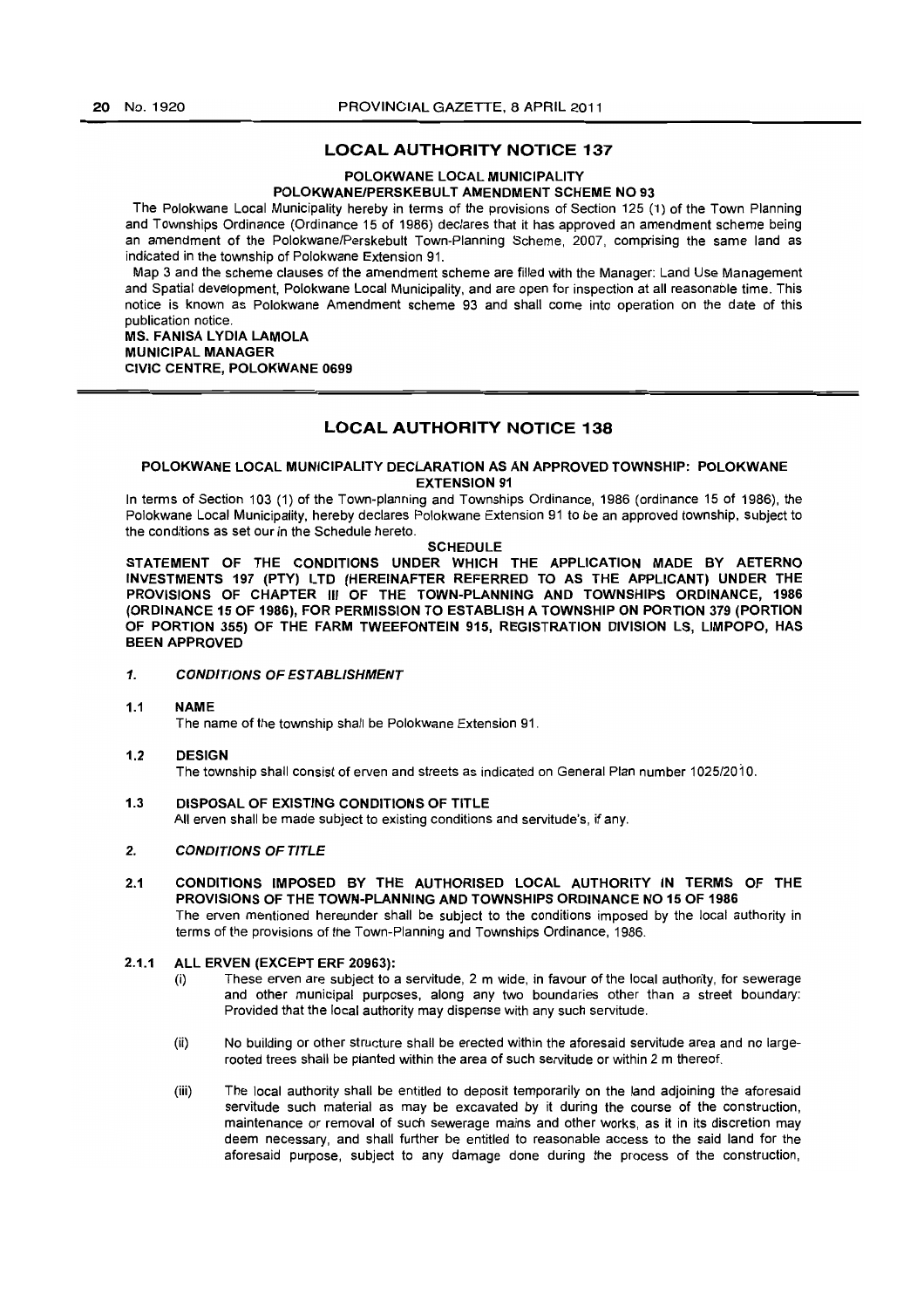maintenance or removal of such sewerage mains and other works being made good by the local authority.

# 2.1.2 ERVEN 20964 to 21012:

- (i) Whereas the township is developed as a private township, which implies that all owners of the different erven, collectively and individually. are responsible for the maintenance of all the internal roads.
- (ii) The owners of these erven in the township shall furthermore, through acquiring a property in the township. acquire a proportionate share in the liability in the upkeep of the township, the aforementioned owners of property within the township thus being proportionally liable for expenses incurred by the aforementioned Section 21 company to maintain these erven.
- (iii) In order to take responsibility for these obligations of the owners, a Section 21 company shall be registered by the township developer. and all owners of erven in the township shall, by virtue of their ownership, become members of this company and shall be subject to and be liable to comply with the memorandum and articles of association of the company and any conduct rules as from time to time implemented by the company.

### 2.2 SERVITUDES IN FAVOUR OF LOCAL AUTHORITY

#### 2.2.1 ERVEN 20983, 20996, 21005 and 21012:

Subject to paragraph 3.1 above, these erven are subject to a 10 m wide servitude for municipal purposes, in favour of the local authority. as indicated on General Plan number 1025/2010.

### 2.2.2 ERVEN 20967, 20984, 21016 and 21017:

Subject to paragraph 3.1 above, these erven are subject to a  $5 \text{ m}$  wide servitude for municipal purposes, in favour of the local authority, as indicated on General Plan number 1025/2010.

### 2.2.3 ERF 20968:

Subject to paragraph 3.1 above, this erf is subject to a 3 m wide servitude for municipal purposes, in favour of the local authority, as indicated on General Plan number 1025/2010.

2.2.4 ERVEN 20965 to 20967, 20977, 20979 to 20981, 20985, 20987 to 20990, 20992 to 20998, 21003, 21007 to 21010, 21013 to 21015,21018 to 21044, 21050 to 21053, 21054 to 21057,21062 to 21068: Subject to paragraph 3.1 above, these erven are subject to a 2 m wide servitude for municipal purposes, in favour of the local authority, as indicated on General Plan number 1025/2010.

#### 2.2.5 ERVEN 21013 and 21014:

Subject to paragraph 3.1 above, these erven are subject to a 45 m wide servitude for municipal purposes. in favour of the local authority, as indicated on General Plan number 102512010.

### 2.2.6 ERF 21015:

Subject to paragraph 3.1 above, these erven are subject to a 40 m wide servitude for municipal purposes, in favour of the local authority, as indicated on General Plan number 102512010.

### 2.2.7 ERVEN 21016 to 21018:

Subject to paragraph 3.1 above, these erven are subject to a 55 m wide servitude for municipal purposes, in favour of the local authority, as indicated on General Plan number 102512010.

### 2.2.8 ERF 20967:

Subject to paragraph 3.1 above, the local authority shall be entitled to a servitude for the purposes of a sewer pump station and attenuation pond on this erf, the extent and exact location of which is indicated on General Plan number 1025/2010.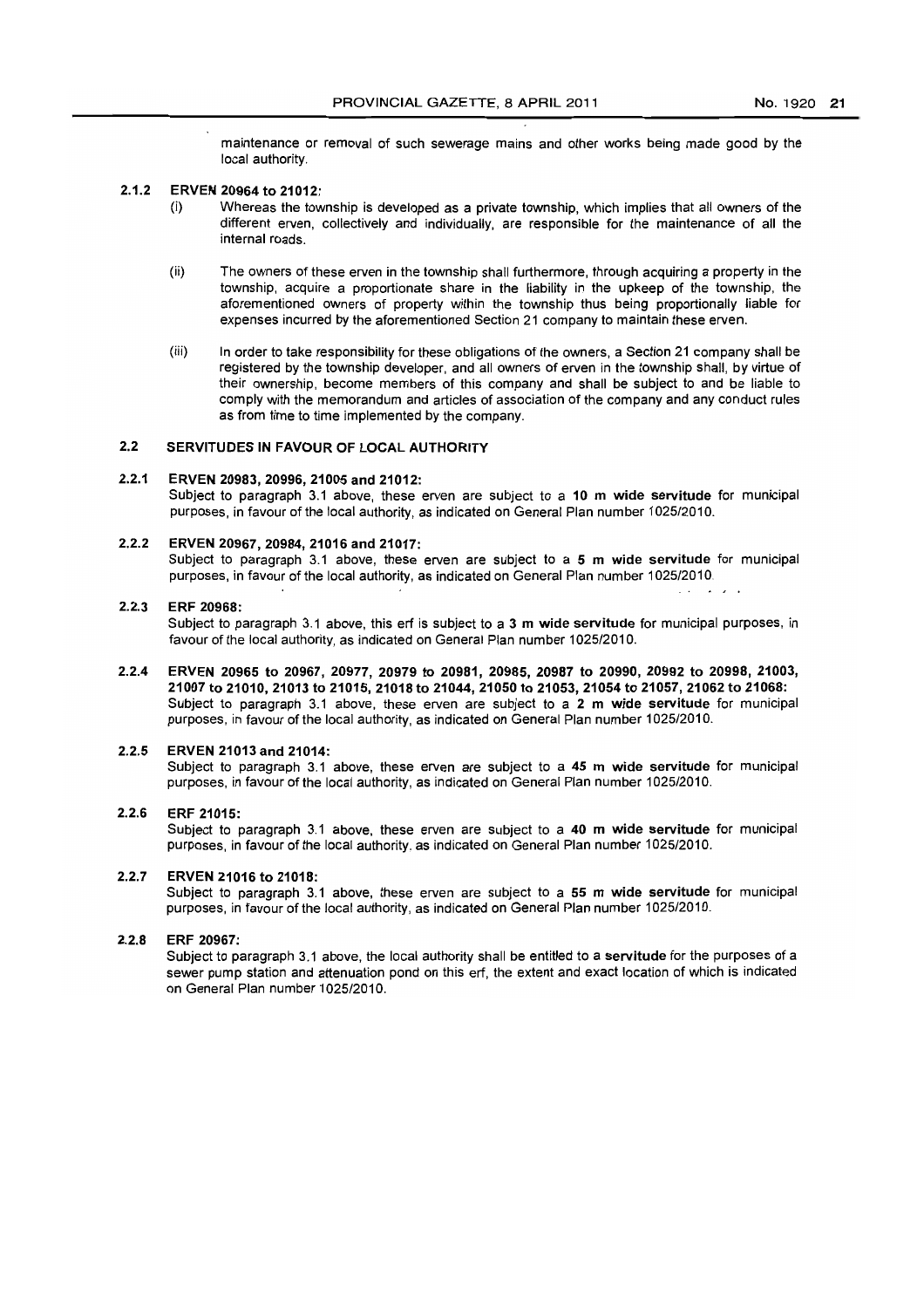# LOCAL AUTHORITY NOTICE 139

# BELA-BELA MUNICIPALITY

### BELA-BELA AMENDMENT SCHEME 19

It is hereby notified in terms of the provisions of section 57 (1) (a) of the Town-planning and Townships Ordinance, 1986 (Ordinance 15 of 1986), that the Bela-Bela Municipality has approved the amendment of the Bela-Bela Land Use Scheme, 2008, by the rezoning of the Remainder of Portion 3 of the farm Etosha 671 KQ, with the addition of Annexure 105 to the existing Agriculture zoning. to make provision for Over Night Accommodation and ancillary uses.

Map 3 and the scheme clauses of the amendment scheme are filed with the Municipal Manager of Bela-Bela Municipality and the Deputy Director General: Limpopo Province, Local Government and Housing, Polokwane, and are open for inspection during normal office hours.

This amendment is known as Bela-Bela Amendment Scheme 19 and shall come into operation on the date of publication of this notice.

## Municipal Manager

### LOCAL AUTHORITY NOTICE 140

### BELA-BELA MUNICIPALITY

### BELA-BELA AMENDMENT SCHEME 4110

It is hereby notified in terms of the provisions of section 57 (1) (a) of the Town-planning and Townships Ordinance, 1986 (Ordinance 15 of 1986), that the Bela-Bela Municipality has approved the amendment of the Bela-Bela Land Use Scheme, 2008, by the rezoning of the Portion 155 of the farm Tweefontein 463 KR with the addition of an Annexure 115 to the existing Agriculture Zoning, to make provision for Over Night Accommodation and ancillary uses.

Map 3 and the scheme clauses of the amendment scheme are filed with the Municipal Manager of Bela-Bela Municipality and the Deputy Director General: Limpopo Province, Local Govemment and Housing, Polokwane, and are open for inspection during normal office hours.

This amendment is known as Bela-Bela Amendment Scheme 4/10 and shall come into operation on the date of publication of this notice.

### Municipal Manager

# LOCAL AUTHORITY NOTICE 141

#### BELA-BELA MUNICIPALITY

### BELA-BELA AMENDMENT SCHEME 17

It is hereby notified in terms of the provisions of section 57 (1) (a) of the Town-planning and Townships Ordinance, 1986 (Ordinance 15 of 1986), that the Bela-Bela Municipality has approved the amendment of the Bela-Bela Land Use Scheme, 2008, by the rezoning of Portion 1 of Erf 1146, Warmbaths, Bela-Bela, by the amendment of Annexure 64 and the addition of Annexure 103 to the existing special zoning, to make provision for parking and ancillary uses.

Map 3 and the scheme clauses of the amendment scheme are tiled with the Municipal Manager of Bela-Bela Municipality and the Deputy Director General: Limpopo Province, Local Government and Housing, Polokwane, and are open for inspection during normal office hours.

This amendment is known as Bela-Bela Amendment Scheme 17 and shall come into operation on the date of publication of this notice.

### Municipal Manager

# LOCAL AUTHORITY NOTICE 142

### BELA-BELA MUNICIPALITY

### BELA-BELA AMENDMENT SCHEME 37/08

It is hereby notified in terms of the provisions of section 57 (1) (a) of the Town-planning and Townships Ordinance, 1986 (Ordinance 15 of 1986), that the Bela-Bela Municipality has approved the amendment of the Bela-Bela Land Use Scheme, 2008, by the rezoning of 311 Warmbaths, Bela-Bela, from Residential 1 to Residential 3.

Map 3 and the scheme clauses of the amendment scheme are filed with the Municipal Manager of Bela-Bela Municipality and the Deputy Director General: Limpopo Province, Local Government and Housing, Polokwane, and are open for inspection during normal office hours.

This amendment is known as Bela-Bela Amendment Scheme *37/08* and shall come into operation on the date of publication of this notice.

#### Municipal Manager